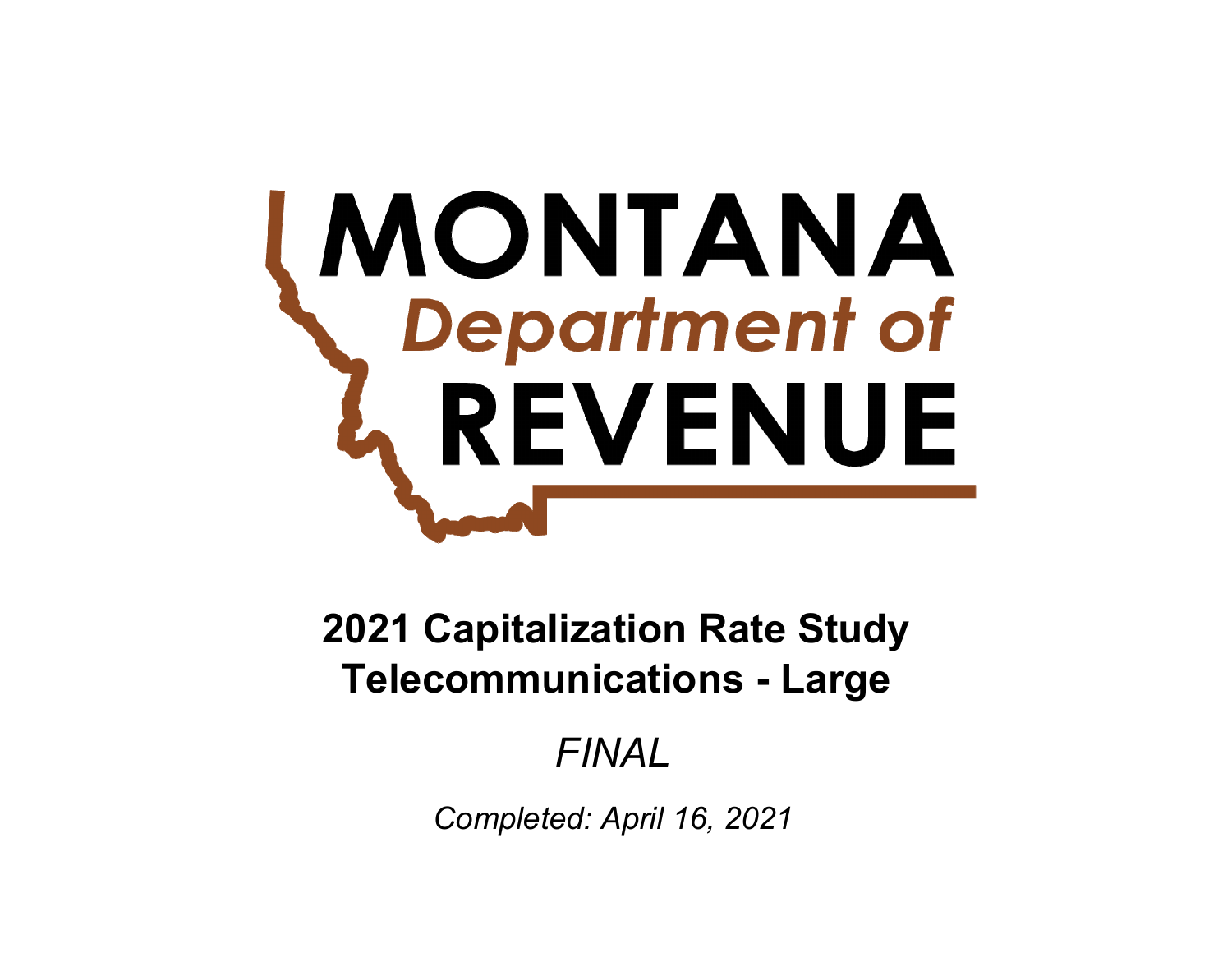# **Yield Capitalization Rate Conclusion**

**Industry: Telecommunications - Large**

**2021 Assessment Year**

| Capital Structure <sup>[1]</sup> |                                                           |                                                                        |                     |                       |                      |
|----------------------------------|-----------------------------------------------------------|------------------------------------------------------------------------|---------------------|-----------------------|----------------------|
| Equity                           |                                                           |                                                                        |                     | 60.00%                |                      |
| Debt                             |                                                           | 40.00%                                                                 |                     |                       |                      |
| <b>Equity Cost of Capital</b>    |                                                           |                                                                        |                     |                       | Weighting            |
|                                  | Capital Asset Pricing Model - Ex Post <sup>[2]</sup>      | 7.25%                                                                  | 25%                 |                       |                      |
|                                  | Capital Asset Pricing Model - Ex Ante [2]                 |                                                                        |                     | 5.97%                 | 25%                  |
|                                  |                                                           | 3 Stage Dividend Discount Model - Dividends <sup>[3]</sup>             |                     | 8.95%                 | 25%                  |
|                                  | 3 Stage Dividend Discount Model - Earnings <sup>[3]</sup> |                                                                        |                     | 10.85%                | 25%                  |
| <b>Weighted Average</b>          |                                                           |                                                                        |                     | 8.26%                 | 100%                 |
|                                  | Selected Cost of Equity                                   |                                                                        |                     | 8.26%                 |                      |
|                                  |                                                           |                                                                        |                     |                       |                      |
| <b>Debt Cost of Capital</b>      |                                                           |                                                                        |                     |                       | Weighting            |
|                                  |                                                           | A - Mergent's - Avg. YTM of A Rated Corporate Bonds <sup>[4]</sup>     |                     | 2.72%                 | $0\%$                |
|                                  |                                                           | Baa - Mergent's - Avg. YTM of Baa Rated Corporate Bonds <sup>[4]</sup> |                     | 3.16%                 | 100%                 |
|                                  |                                                           | Ba - MTDOR - Avg. YTM of Ba Rated Corporate Bonds <sup>[5]</sup>       |                     | 6.54%                 | 0%                   |
| <b>Weighted Average</b>          |                                                           |                                                                        |                     | 3.16%                 | 100%                 |
|                                  | Selected Cost of Debt                                     |                                                                        |                     | 3.16%                 |                      |
|                                  |                                                           |                                                                        |                     |                       |                      |
|                                  |                                                           | <b>Weighted Average Cost of Capital (WACC)</b>                         |                     |                       |                      |
| Source of                        | <b>Capital</b>                                            |                                                                        | <b>Marginal Tax</b> | <b>After-tax Cost</b> |                      |
| <b>Capital</b>                   | <b>Structure</b>                                          | <b>Cost of Capital</b>                                                 | Rate                | of Capital            | <b>Weighted Cost</b> |

| Capital               | Structure | COST OF CADITAL | Rate   | of Gabital | <b>vveighted</b> |
|-----------------------|-----------|-----------------|--------|------------|------------------|
| Equity                | 60.00%    | 8.26%           |        | 8.26%      | 4.96%            |
| Debt                  | 40.00%    | 3.16%           | 24.00% | 2.40%      | 0.96%            |
| <b>WACC</b>           | 100.00%   |                 |        |            | 5.92%            |
| <b>WACC (Rounded)</b> |           |                 |        |            | 5.95%            |
|                       |           |                 |        |            |                  |

# Notes

[1] From worksheet: Capital Structure

[2] From worksheet: Capital Asset Pricing Model Summary

[3] From worksheet: Yield Equity Summary

[4] January 2021, Mergent Bond Record

[5] Montana Department of Revenue High Yield Debt Study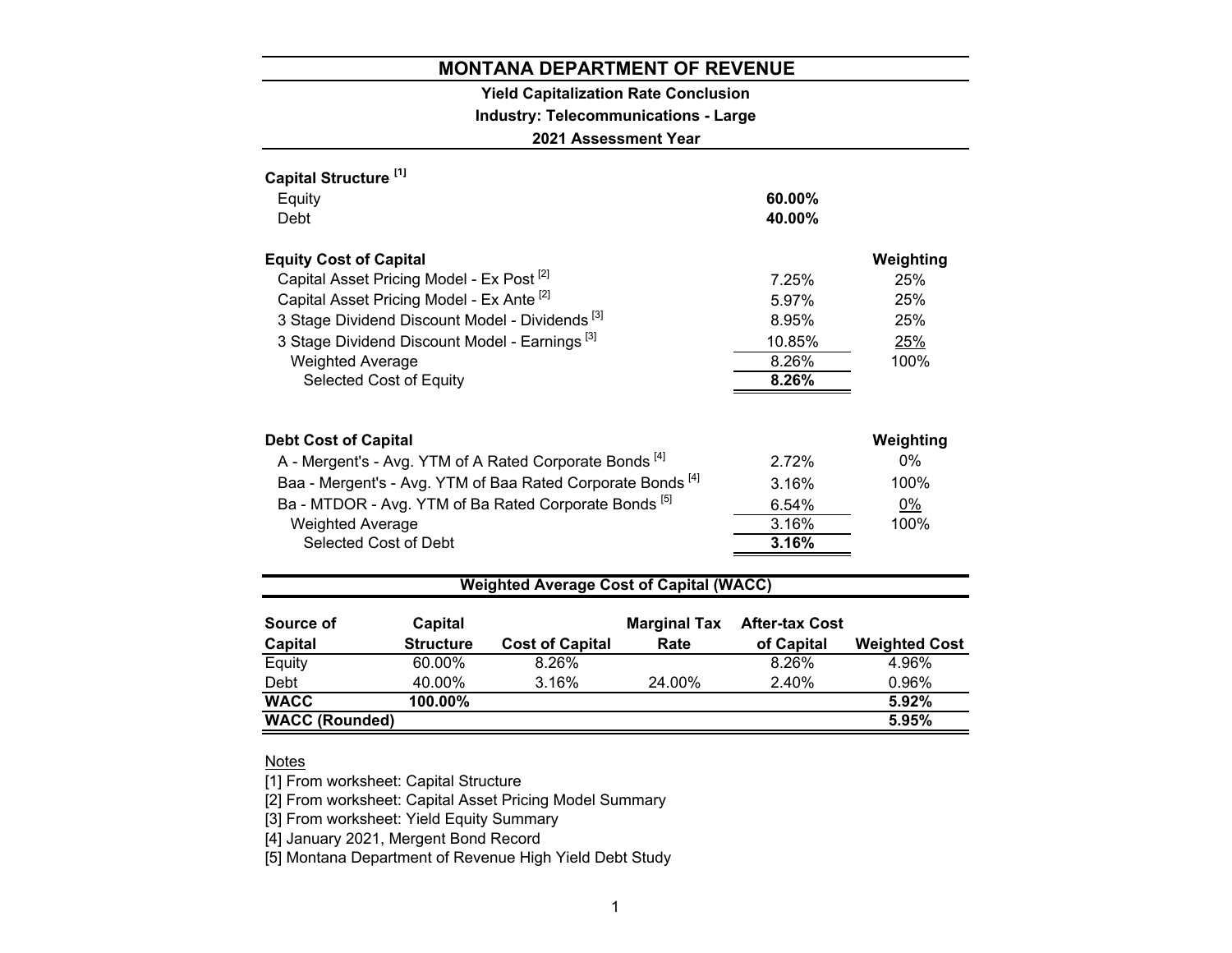# **2021 Assessment Year Industry: Telecommunications - Large Direct Capitalization Rate Conclusion**

| Capital Structure <sup>[1]</sup><br>Equity<br>Debt     | $60.00\%$<br>40.00% |
|--------------------------------------------------------|---------------------|
| <b>Equity Capitalization Rate [2]</b><br>NOI After-tax | 5.60%               |
| <b>GCF</b><br>Debt Capitalization Rate <sup>[3]</sup>  | 12.95%              |
| <b>Calculated Current Yield</b>                        | 4.10%               |

| <b>NOI After-tax Direct Capitalization Rate</b> |                             |                               |                             |                                     |                                    |  |  |  |
|-------------------------------------------------|-----------------------------|-------------------------------|-----------------------------|-------------------------------------|------------------------------------|--|--|--|
| <b>Source of Capital</b>                        | Capital<br><b>Structure</b> | <b>Capitalization</b><br>Rate | <b>Marginal Tax</b><br>Rate | After-tax<br>Capitalization<br>Rate | Weighted<br>Capitalization<br>Rate |  |  |  |
| Equity                                          | 60.00%                      | 5.60%                         |                             | 5.60%                               | 3.36%                              |  |  |  |
| Debt                                            | 40.00%                      | 4.10%                         | 24.00%                      | 3.12%                               | 1.25%                              |  |  |  |
| <b>Total</b>                                    | 100.00%                     |                               |                             |                                     | 4.61%                              |  |  |  |
| Total (Rounded)                                 |                             |                               |                             |                                     | 4.65%                              |  |  |  |

| <b>GCF Direct Capitalization Rate</b> |                             |                               |                             |                                     |                                    |  |  |  |  |
|---------------------------------------|-----------------------------|-------------------------------|-----------------------------|-------------------------------------|------------------------------------|--|--|--|--|
| <b>Source of Capital</b>              | Capital<br><b>Structure</b> | <b>Capitalization</b><br>Rate | <b>Marginal Tax</b><br>Rate | After-tax<br>Capitalization<br>Rate | Weighted<br>Capitalization<br>Rate |  |  |  |  |
| Equity                                | 60.00%                      | 12.95%                        |                             | 12.95%                              | 7.77%                              |  |  |  |  |
| Debt                                  | 40.00%                      | 4.10%                         | 24.00%                      | 3.12%                               | 1.25%                              |  |  |  |  |
| <b>WACC</b>                           | 100.00%                     |                               |                             |                                     | 9.02%                              |  |  |  |  |
| <b>Total (Rounded)</b>                |                             |                               |                             |                                     | 9.05%                              |  |  |  |  |

Notes:

[1] From worksheet: Capital Structure

[2] From worksheet: Direct Equity Summary

[3] From worksheet: Calculated Current Yield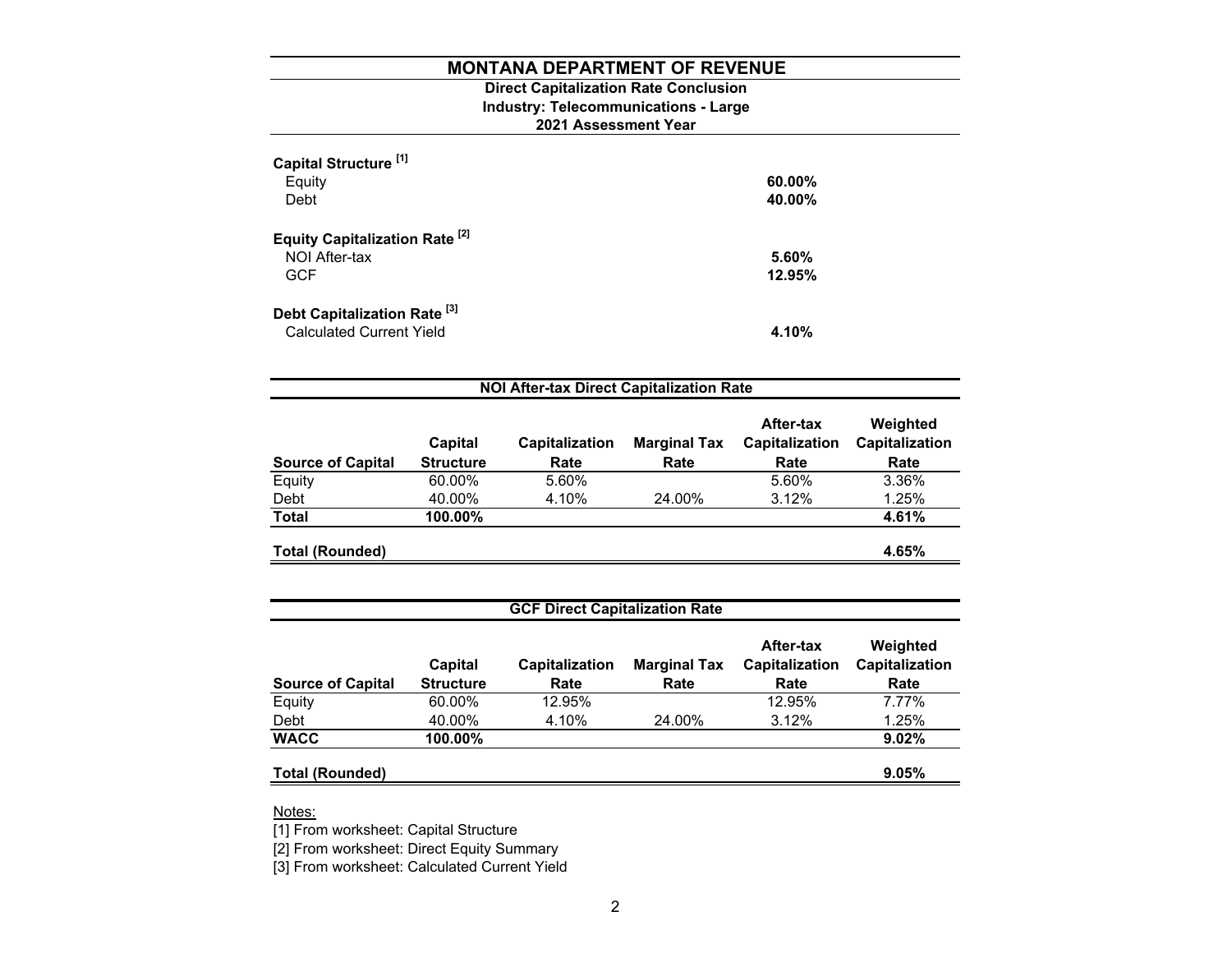# **Selection of Guideline Companies Industry: Telecommunications - Large**

# **2021 Assessment Year**

# **Screening Requirements:**

The universe of companies is all companies listed in Value Line under the Cable TV, Telecom Services, and Telecom Utilities industries.

Companies were then selected using the following screening criteria:

1. Market value of equity above 100 billion USD.

2. Incorporated in the United States of America.

3. Primarily provides two-way transmission of voice, image, data, or other information over wire, cable, fiber optics, microwave, radio, satellite, or similar facilities.

4. No significant merger & acquisition activity during the year.

The Value Line industry groups listed above were analyzed to determine which companies had a market capitalization over 100 billion U.S. dollars at December 31, 2020. Initial analysis revealed six companies that met this criteria: Charter Communications (CHTR), Comcast Corp. (CMCSA), AT&T Inc. (T), T-Mobile US, Inc. (TMUS), Verizon Communications (VZ), and Zoom Video Communications, Inc. (ZM). All six companies were then verified as incorporated in the United States. (ZM) was removed because their primary business is not consistent with other guideline public companies in this study. Lastly, the remaining five companies were analyzed for significant merger and acquisition activity during the previous year. Finding none, the remaining five companies were selected for use as guideline public companies in estimating the cost of capital in this study (CHTR, CMCSA, T, TMUS, VZ).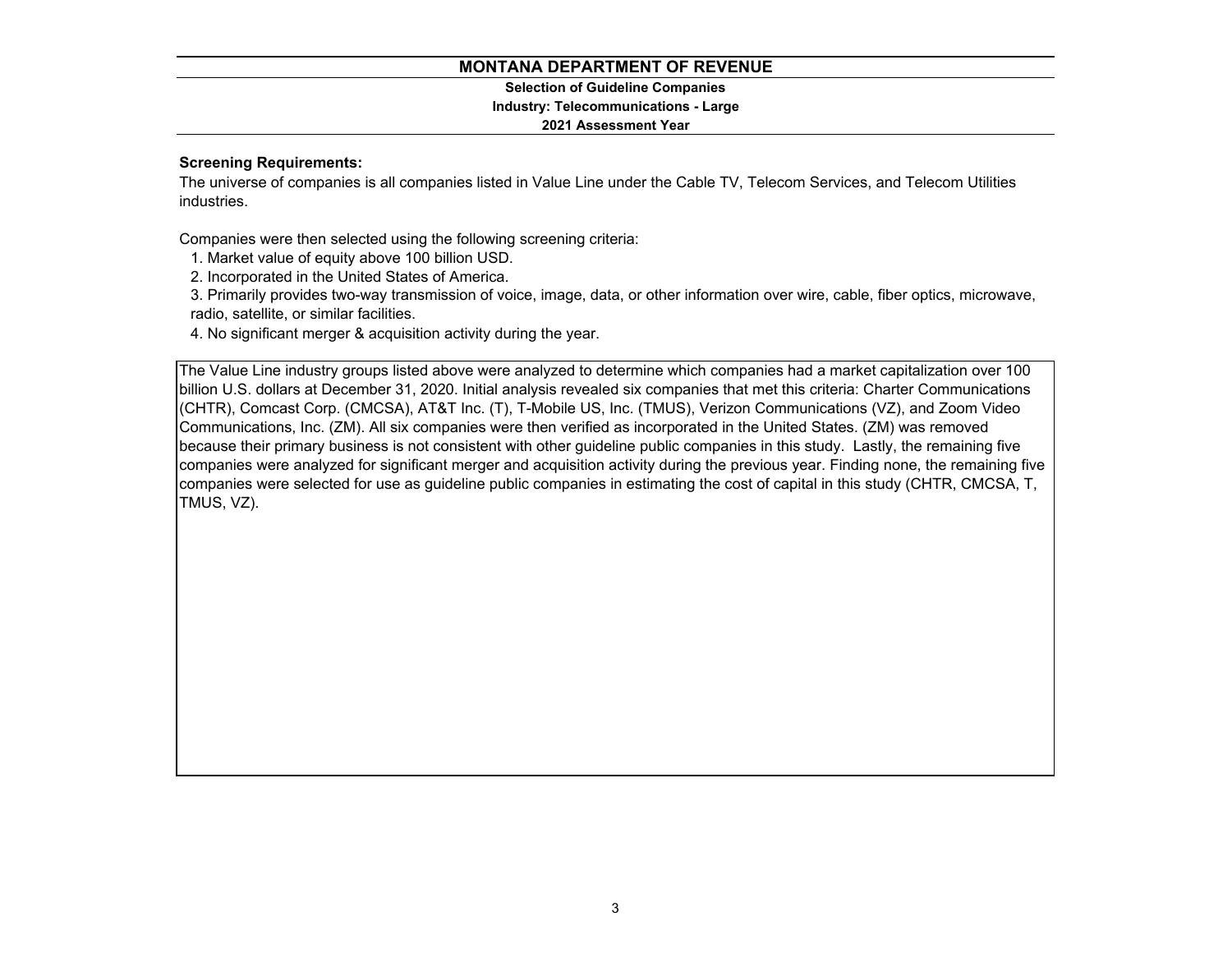# **Support for Capital Structure**

**Industry: Telecommunications - Large**

### **2021 Assessment Year**

# *(\$ and Shares Outstanding In Millions, Except Per Share Amounts)*

| A                    | в                 | C               | D                | Е                      |              | G            | н                   |                  |           | Κ             |          | M                | N         |
|----------------------|-------------------|-----------------|------------------|------------------------|--------------|--------------|---------------------|------------------|-----------|---------------|----------|------------------|-----------|
|                      |                   |                 |                  |                        | End of       |              |                     |                  |           | Total         |          |                  |           |
|                      |                   |                 |                  |                        | Year         |              |                     |                  |           | Common,       |          |                  |           |
|                      |                   |                 |                  |                        | Closing      | <b>MV</b>    |                     |                  | PV of     | Preferred, LT |          |                  |           |
| <b>Ticker</b>        |                   | <b>Industry</b> | <b>Financial</b> | <b>Shares</b>          | <b>Stock</b> | Common       | <b>MV Preferred</b> | <b>MV Long</b>   | Operating | Debt, & Op    |          | %                | % Debt &  |
| Symbol               | Company           | Group           |                  | Strength   Outstanding | Price        | <b>Stock</b> | <b>Stock</b>        | <b>Term Debt</b> | Leases    | Leases        | % Common | <b>Preferred</b> | Op Leases |
|                      |                   | Value Line      | Value Line       | $10-K$                 | Yahoo        | ExF          | $10-K$              | $10-K$           | 10-K      | $G+H+I+J$     | G/K      | H/K              | $(l+J)/K$ |
|                      |                   |                 |                  |                        |              |              | Note [1]            | Note [2]         |           |               |          |                  |           |
| <b>CHTR</b>          | Charter Communic. | <b>CABLETV</b>  | $B++$            | 194                    | 661.55       | 128,163      |                     | 94,226           | 1,345     | 223,734       | 57%      | $0\%$            | 43%       |
| <b>CMCSA</b>         | Comcast Corp.     | <b>CABLETV</b>  | A+               | 4,581                  | 52.16        | 238,933      |                     | 125,600          | 4,458     | 368,991       | 65%      | 0%               | 35%       |
|                      | AT&T Inc.         | TELESERV   A++  |                  | 7,126                  | 28.26        | 201,379      |                     | 189,260          | 25,739    | 416,378       | 48%      | 0%               | 52%       |
| <b>TMUS</b>          | T-Mobile US       | TELESERV B+     |                  | 1,242                  | 134.85       | 167,458      |                     | 75,064           | 30,587    | 273,109       | 61%      | 0%               | 39%       |
| VZ                   | Verizon Communic. | TELESERV A++    |                  | 4,291                  | 58.13        | 249,451      |                     | 158,036          | 21,485    | 428,972       | 58%      | 0%               | 42%       |
| <b>All Companies</b> |                   |                 |                  |                        |              | 985,383      | 0                   | 642,186          | 83,614    | 1,711,183     | 58%      | $0\%$            | 42%       |
| Average              |                   |                 |                  |                        |              |              |                     |                  |           |               | 58%      | 0%               | 42%       |
| Median               |                   |                 |                  |                        |              |              |                     |                  |           |               | 58%      | $0\%$            | 42%       |
| High                 |                   |                 |                  |                        |              |              |                     |                  |           |               | 65%      | 0%               | 52%       |
| Low                  |                   |                 |                  |                        |              |              |                     |                  |           |               | 48%      | 0%               | 35%       |
| <b>Selected</b>      |                   |                 |                  |                        |              |              |                     |                  |           |               | 60%      |                  | 40%       |
|                      |                   |                 |                  |                        |              |              |                     |                  |           |               |          |                  |           |

| Notes:                                                                   |                   |     | Median |     |
|--------------------------------------------------------------------------|-------------------|-----|--------|-----|
| [1] Market value of preferred stock assumed to equal book value          | Current Year      | 58% | 0%     | 42% |
| [2] Market value of debt is fair value of long term debt from 10-K notes | <b>Prior Year</b> | 60% | 0%     | 40% |
|                                                                          | 2 Years Prior     | 54% | 0%     | 46% |
| MCA 15-1-210, rationale for changes to quideline companies:              | 3 Year Average    | 58% | 0%     | 42% |

2021 - T-Mobile added due to M&A activity being completed compared to the prior year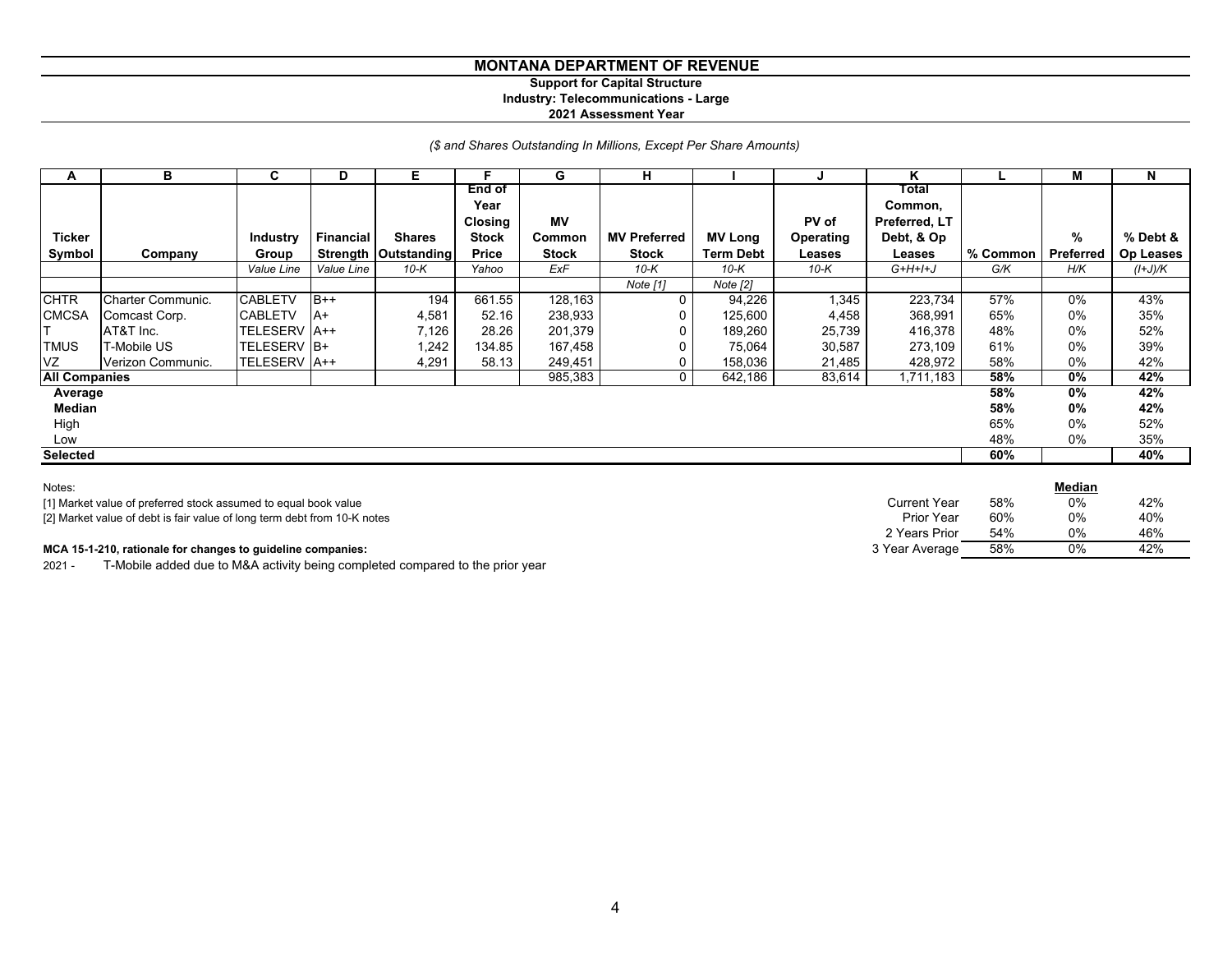# **2021 Assessment Year Industry: Telecommunications - Large Capital Asset Pricing Model (CAPM)**

*k <sup>e</sup>= R <sup>f</sup><sup>+</sup>β x ERP*

|              |                                   | Ex Post | Ex Ante |
|--------------|-----------------------------------|---------|---------|
| $K_{\rho}$ = | Cost of Equity                    | 7.25%   | 5.97%   |
| $R_f =$      | <b>Risk Free Rate</b>             | 1.45%   | 1.45%   |
| $\beta =$    | Beta                              | 0.80    | 0.80    |
| $ERP =$      | Equity Risk Premium $(R_m - R_f)$ | 7.25%   | 5.65%   |
| $R_m =$      | Market Rate of Return             | 8.70%   | 7.10%   |

# **Risk Free Rate Measures (Rf):**

| The Value Line Investment Survey: Selection & Opinion <sup>[1]</sup><br>January 1, 2021 Page 701<br>Selected Yields on Taxable U.S. Treasury Securities as of 12/21/20                                                          |       |
|---------------------------------------------------------------------------------------------------------------------------------------------------------------------------------------------------------------------------------|-------|
| 10-year                                                                                                                                                                                                                         | 0.95% |
| 30-year                                                                                                                                                                                                                         | 1.68% |
| Federal Reserve Statistical Release <sup>[2]</sup> and U.S. Department of the Treasury, Daily Treasury Yield Curve Rates <sup>[3]</sup><br>U.S. government securities, Treasury constant maturities, Nominal, December 31, 2020 |       |
| 10-year                                                                                                                                                                                                                         | 0.93% |
| 20-year                                                                                                                                                                                                                         | 1.45% |
| 30-year                                                                                                                                                                                                                         | 1.65% |
| <b>Risk Free Rate Selected</b>                                                                                                                                                                                                  | 1.45% |
|                                                                                                                                                                                                                                 |       |

# Notes

[1] "Value Line Selection & Opinion", Value Line (January 3, 2020)

[2] https://www.federalreserve.gov/datadownload/Choose.aspx?rel=H.15

[3] https://www.treasury.gov/resource-center/data-chart-center/interest-rates/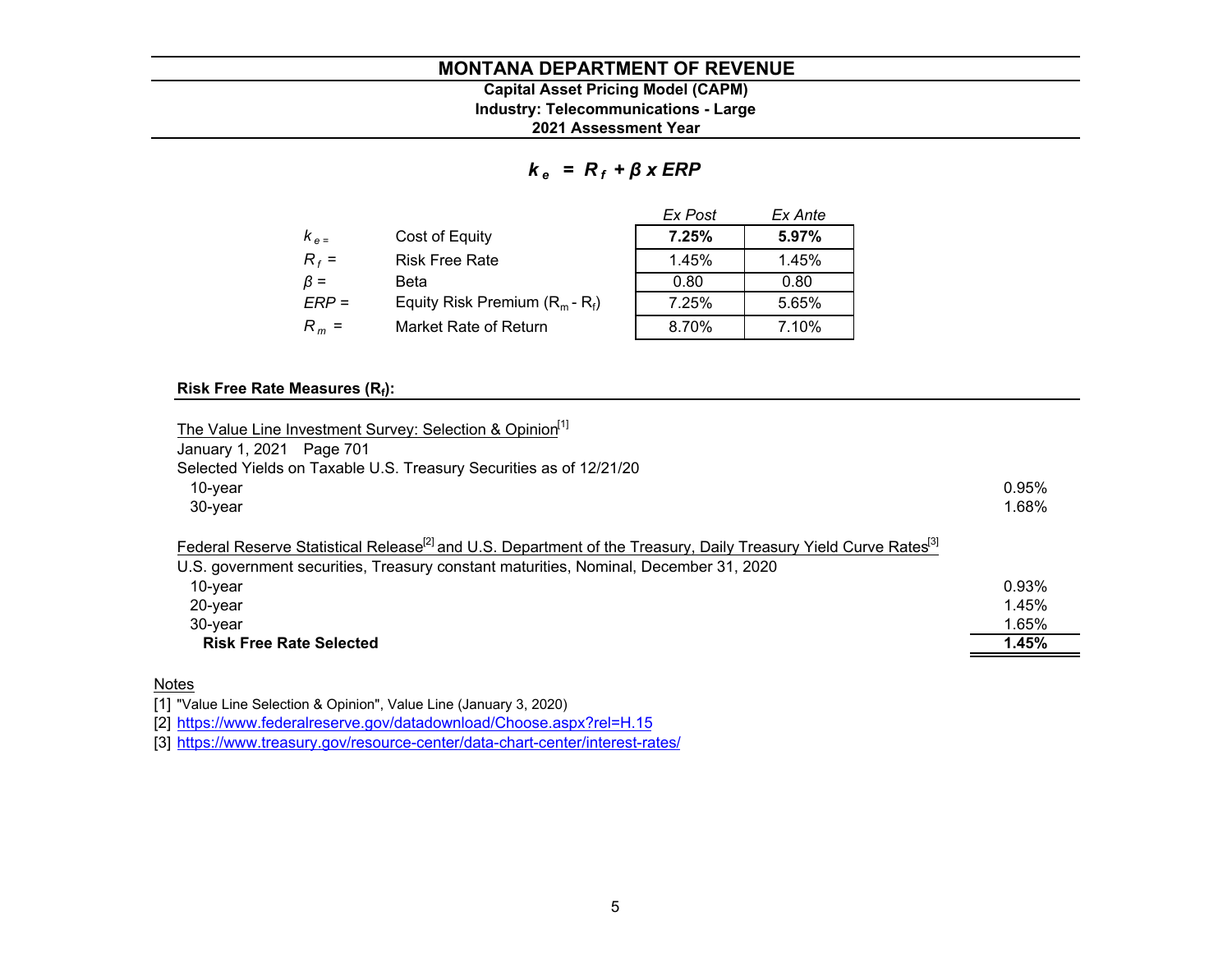# **Capital Asset Pricing Model (CAPM)**

**Industry: Telecommunications - Large**

**2021 Assessment Year**

| $k_e$ = $R_f$ + $\beta$ x ERP<br>Ex Post - Equity Risk Premium Measures (ERP = Rm - Rf) |                 |             |       |                           |            |  |  |
|-----------------------------------------------------------------------------------------|-----------------|-------------|-------|---------------------------|------------|--|--|
| Duff & Phelps, 2021 Cost of Capital Navigator                                           |                 |             |       |                           |            |  |  |
|                                                                                         |                 | $R_m^{[4]}$ | $R_m$ | $R_{\rm f}$               | ERP        |  |  |
| ERP "Historical" - Ex Post                                                              | Arithmetic Avg. | 8.70%       | 8.70% | 1.45%                     | 7.25%      |  |  |
| ERP "Supply-side" - Ex Post                                                             | Arithmetic Avg. | 7.45%       | 7.45% | 1.45%                     | 6.00%      |  |  |
| <b>Ex Post Equity Risk Premium Selected</b>                                             |                 | 8.70%       |       | 1.45%                     | 7.25%      |  |  |
| Ex Ante - Equity Risk Premium Measures (ERP = Rm - Rf)                                  |                 |             |       |                           |            |  |  |
| DOR 3 Stage Dividend Growth Model, S & P 500, See Exhibit                               |                 |             |       |                           |            |  |  |
|                                                                                         |                 | $R_m^{[4]}$ | $R_m$ | $R_{\rm f}$               | ERP        |  |  |
| ERP - Ex Ante                                                                           |                 | 7.44%       | 7.44% | 1.45%                     | 5.99%      |  |  |
| Duff & Phelps, 2021 Cost of Capital Navigator                                           |                 |             |       |                           |            |  |  |
|                                                                                         |                 | $R_m^{[4]}$ | $R_m$ | $R_{\rm f}$               | ERP        |  |  |
| ERP "Conditional" - Ex Ante                                                             |                 |             | 8.00% | 2.50%                     | 5.50%      |  |  |
| Damodaran Implied ERP (Jan 5, 2021)                                                     |                 |             |       |                           |            |  |  |
|                                                                                         |                 | $R_m^{[4]}$ | $R_m$ | $\mathbf{R}_{\mathrm{f}}$ | ERP        |  |  |
| Implied Premium (FCFE) - Ex Ante                                                        |                 | 6.17%       | 5.65% | 0.93%                     | 4.72%      |  |  |
| Implied Premium (FCFE with sustainable payout) - Ex Ante                                |                 | 6.39%       | 5.87% | 0.93%                     | 4.94%      |  |  |
|                                                                                         |                 | $R_m^{[4]}$ | $R_m$ | $R_{\rm f}$               | <b>ERP</b> |  |  |
| Average                                                                                 |                 | 6.67%       | 6.74% |                           | 5.29%      |  |  |
| Median                                                                                  |                 | 6.39%       | 6.66% |                           | 5.22%      |  |  |
| <b>High</b>                                                                             |                 | 7.44%       | 8.00% |                           | 5.99%      |  |  |
| Low                                                                                     |                 | 6.17%       | 5.65% |                           | 4.72%      |  |  |
| <b>Equity Risk Premium Selected</b>                                                     |                 | 7.10%       |       | 1.45%                     | 5.65%      |  |  |

# <u>Notes</u>

[4]  $R_m$  estimated using selected Risk Free Rate (R<sub>f</sub>)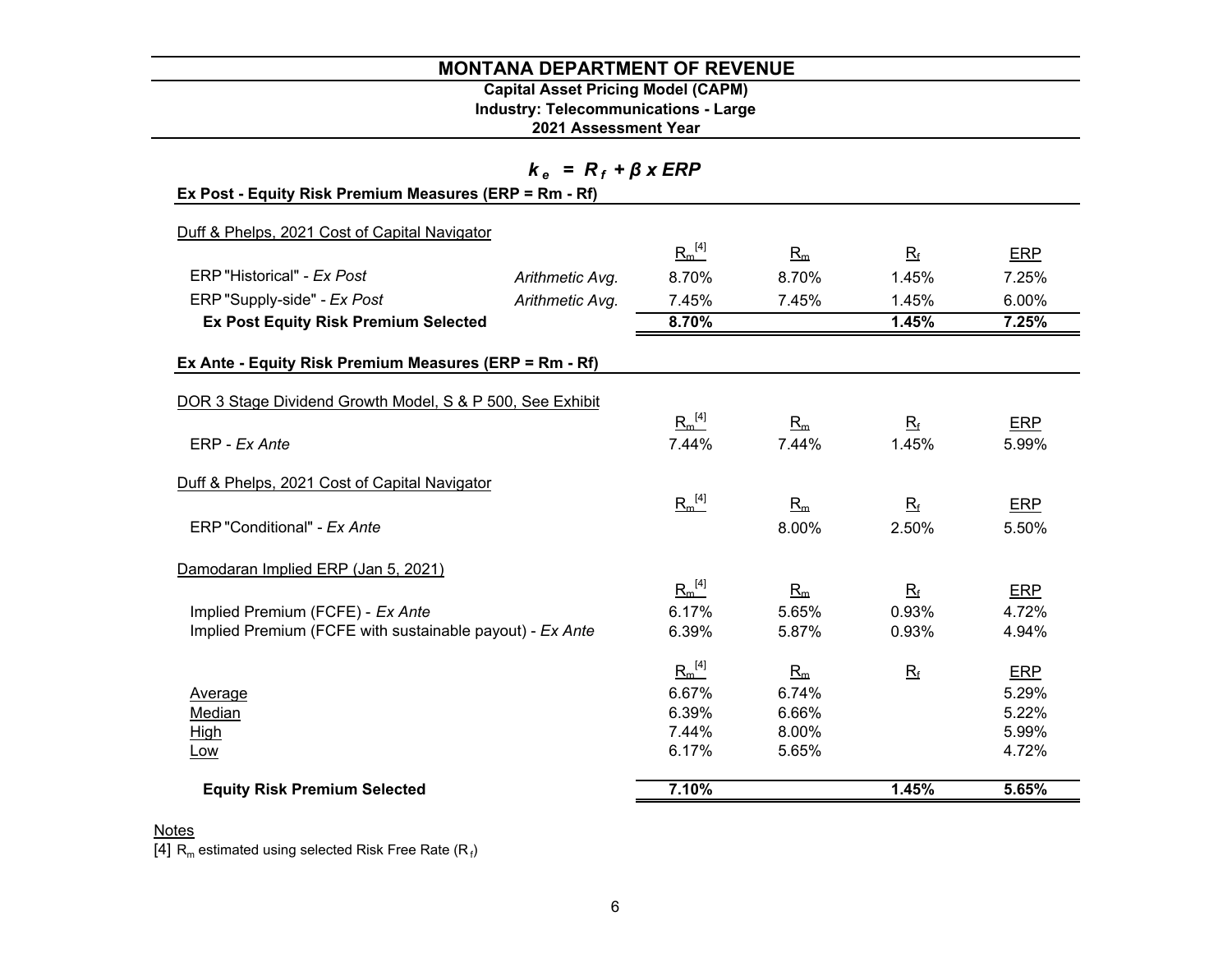# **2021 Assessment Year Industry: Telecommunications - Large Support for Beta Selection in CAPM**

| A               | в                        | C               | D                | Е           |
|-----------------|--------------------------|-----------------|------------------|-------------|
| <b>Ticker</b>   |                          | <b>Industry</b> | <b>Financial</b> |             |
| Symbol          | Company                  | Group           | <b>Strength</b>  | <b>Beta</b> |
|                 |                          | Value Line      | Value Line       | Value Line  |
| <b>CHTR</b>     | <b>Charter Communic.</b> | <b>CABLETV</b>  | B++              | 0.90        |
| <b>CMCSA</b>    | Comcast Corp.            | <b>CABLETV</b>  | A+               | 0.80        |
| т               | AT&T Inc.                | <b>TELESERV</b> | A++              | 0.85        |
| TMUS            | T-Mobile US              | <b>TELESERV</b> | B+               | 0.80        |
| VZ              | Verizon Communic.        | <b>TELESERV</b> | $A++$            | 0.65        |
| Average         |                          |                 |                  | 0.80        |
| <b>Median</b>   |                          |                 |                  | 0.80        |
| High            |                          |                 |                  | 0.90        |
| Low             |                          |                 |                  | 0.65        |
| <b>Selected</b> |                          |                 |                  | 0.80        |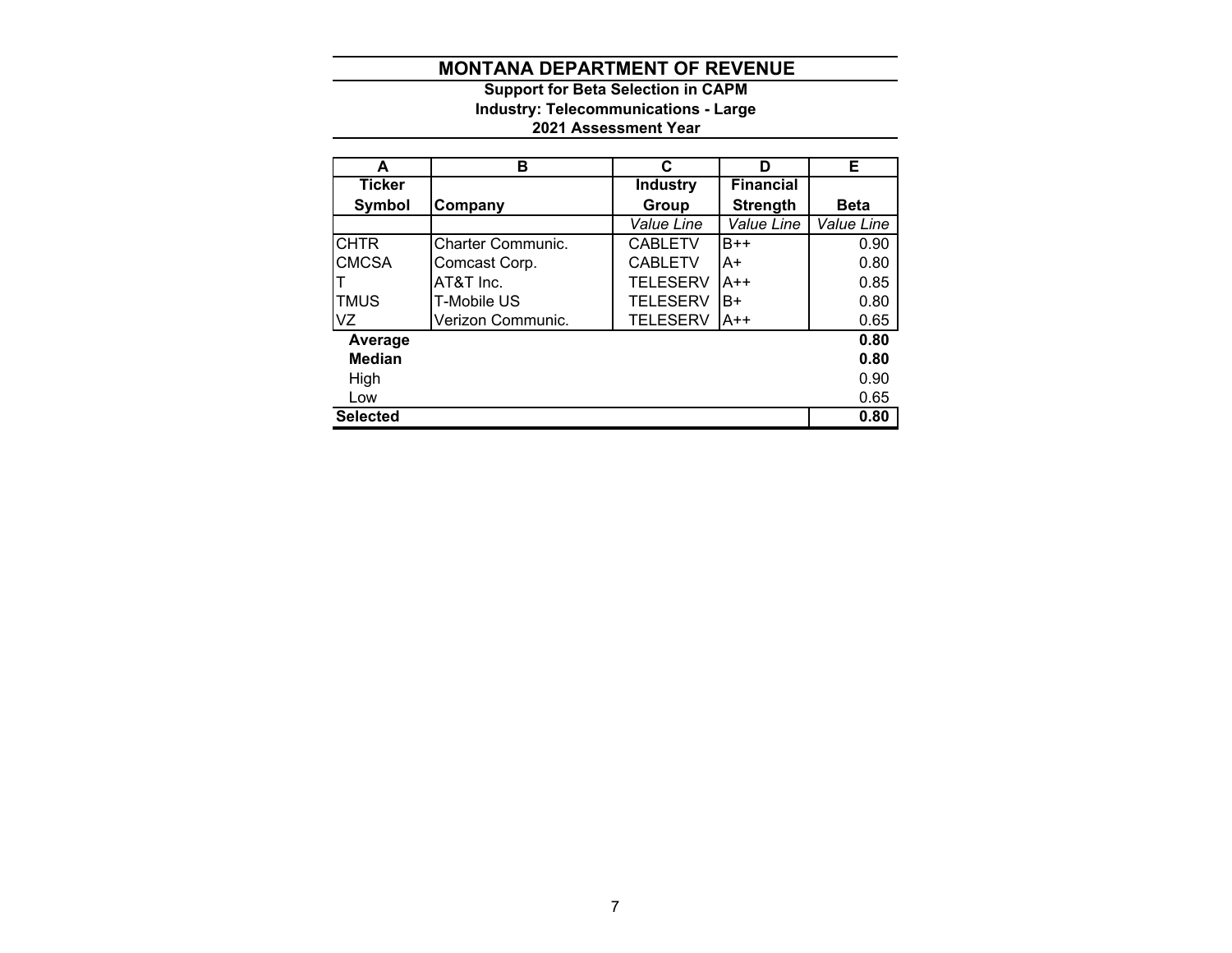# **Inflation & Real Growth**

# **Industry: Telecommunications - Large**

### **2021 Assessment Year**

|                                                   |                    |                             |                          |       | <b>Nominal Growth</b> |
|---------------------------------------------------|--------------------|-----------------------------|--------------------------|-------|-----------------------|
| A                                                 | в                  | C                           | D                        | Е     | F                     |
| <b>Source Description</b>                         | Inflation<br>(CPI) | <b>Real Growth</b><br>(GDP) | <b>Nominal</b><br>Growth | Low   | High                  |
| Livingston Survey <sup>[1]</sup>                  | 2.19%              | 2.21%                       | 4.40%                    |       |                       |
| Survey of Professional Forecasters <sup>[2]</sup> | 2.24%              | 2.27%                       | 4.51%                    |       |                       |
| Congressional Budget Office <sup>[3]</sup>        | 1.90%              | 3.70%                       | 5.60%                    |       |                       |
| Average                                           | 2.11%              | 2.73%                       | 4.84%                    |       |                       |
| Median                                            | 2.19%              | 2.27%                       | 4.46%                    |       |                       |
| High                                              | 2.24%              | 3.70%                       | 5.94%                    |       |                       |
| Low                                               | 1.90%              | 2.21%                       | 4.11%                    |       |                       |
| <b>Selected</b>                                   | 2.00%              | 2.50%                       | 4.50%                    | 4.11% | 5.94%                 |

| <b>Inflationary Trend Factors</b> |                  |                                              |                                             |                                   |                                              |                                              |
|-----------------------------------|------------------|----------------------------------------------|---------------------------------------------|-----------------------------------|----------------------------------------------|----------------------------------------------|
| Year                              | Dec. CPI-U Index | Percent<br>Change<br>From<br><b>Previous</b> | Dec. to Dec.<br>Conversion<br><b>Factor</b> | Annual Avg.<br><b>CPI-U Index</b> | Percent<br>Change<br>From<br><b>Previous</b> | Annual<br><b>Conversion</b><br><b>Factor</b> |
|                                   | Note [5]         | Note [6]                                     | Note [7]                                    | Note [5]                          | Note [6]                                     | Note [7]                                     |
| 2008                              | 210.228          |                                              | 1.2390                                      | 215.303                           |                                              | 1.2021                                       |
| 2009                              | 215.949          | 2.6%                                         | 1.2062                                      | 214.537                           | $-0.4%$                                      | 1.2064                                       |
| 2010                              | 219.179          | 1.5%                                         | 1.1884                                      | 218.056                           | 1.6%                                         | 1.1869                                       |
| 2011                              | 225.672          | 2.9%                                         | 1.1542                                      | 224.939                           | 3.1%                                         | 1.1506                                       |
| 2012                              | 229.601          | 1.7%                                         | 1.1345                                      | 229.594                           | 2.0%                                         | 1.1273                                       |
| 2013                              | 233.049          | 1.5%                                         | 1.1177                                      | 232.957                           | 1.4%                                         | 1.1110                                       |
| 2014                              | 234.812          | 0.8%                                         | 1.1093                                      | 236.736                           | 1.6%                                         | 1.0932                                       |
| 2015                              | 236.525          | 0.7%                                         | 1.1013                                      | 237.017                           | 0.1%                                         | 1.0920                                       |
| 2016                              | 241.432          | 2.0%                                         | 1.0789                                      | 240.007                           | 1.2%                                         | 1.0783                                       |
| 2017                              | 246.524          | 2.1%                                         | 1.0566                                      | 245.120                           | 2.1%                                         | 1.0559                                       |
| 2018                              | 251.233          | 1.9%                                         | 1.0368                                      | 251.107                           | 2.4%                                         | 1.0307                                       |
| 2019                              | 256.974          | 2.2%                                         | 1.0136                                      | 255.657                           | 1.8%                                         | 1.0123                                       |
| 2020                              | 260.474          | 1.3%                                         | 1.0000                                      | 258.811                           | 1.2%                                         | 1.0000                                       |

<u>Notes</u>

[1] Federal Reserve Bank of Philadelphia The Livingston Survey December 18, 2020 Table 3 Inflation Rate and Real GDP mean

https://www.philadelphiafed.org/research-and-data/real-time-center/livingston-survey

[2] Federal Reserve Bank of Philadelphia Survey of Professional Forecasters February 12, 2021 Table 8 and Table 9 Average over next 10-Year mean

https://www.philadelphiafed.org/surveys-and-data/real-time-data-research/survey-of-professional-forecasters

[3] Congressional Budget Office, The Budget and Economic Outlook: 2021 to 2031, Table 2-1

https://www.cbo.gov/about/products/budget-economic-data#4

[5] Historical Consumer Price Index for All Urban Consumers (CPI-U): U.S. city average, all items, index averages (1982-84=100, unless otherwise noted)

https://www.bls.gov/cpi/tables/supplemental-files/historical-cpi-u-202001.pdf

[6] (Row year - Previous Year) / Row Year

[7] Most current year / Row year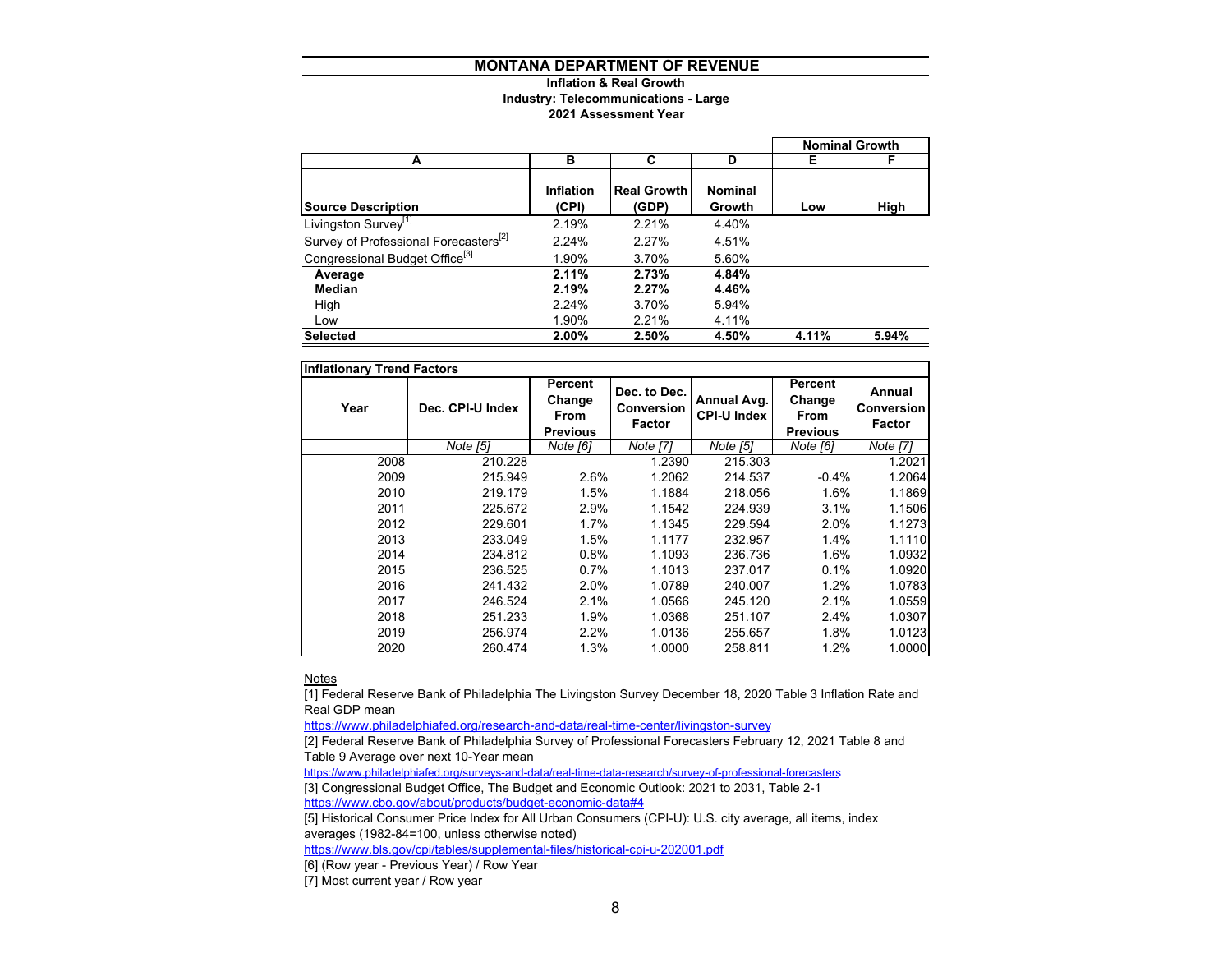# **3 Stage Dividend Discount Model (DDM)**

**Industry: Telecommunications - Large**

**2021 Assessment Year**

 $k_e = (D_1 / P_0) + g$ 

**ke =** Cost of Equity

**D<sub>1</sub>** = Expected Dividend

**P<sub>0</sub>** = Current Price Per Share

**g =** Sustainable Long-Term Growth

| A               | В                 | C.                    | D             | Е                      |                            | G                          | H                     |                       |
|-----------------|-------------------|-----------------------|---------------|------------------------|----------------------------|----------------------------|-----------------------|-----------------------|
|                 |                   | 2020                  | 2021 Est      |                        | <b>Sustainable</b>         | <b>Sustainable</b>         | <b>Cost of Equity</b> | <b>Cost of Equity</b> |
|                 |                   | <b>Year End Stock</b> | Div'ds Decl'd | <b>Expected Equity</b> | Long-Term                  | Long-Term                  | <b>Dividend</b>       | <b>Earnings</b>       |
| <b>Ticker</b>   | <b>Company</b>    | <b>Price</b>          | per sh        | <b>Payout Yield</b>    | Growth Rate <sup>[1]</sup> | Growth Rate <sup>[1]</sup> | Growth                | Growth                |
|                 |                   | Yahoo                 | Value Line    | D/C                    | <b>Dividends</b>           | Earnings                   | E+F                   | $E+G$                 |
|                 |                   | P <sub>0</sub>        | $D_1$         | $D_1/P_0$              | g                          | g                          | $K_e$                 | $k_e$                 |
| <b>CHTR</b>     | Charter Communic. | 661.55                | 0.00          | 0.00%                  | 0.00%                      | 0.00%                      |                       |                       |
| <b>CMCSA</b>    | Comcast Corp.     | 52.16                 | 0.98          | 1.88%                  | 6.15%                      | 10.03%                     | 8.03%                 | 11.91%                |
|                 | AT&T Inc.         | 28.26                 | 2.08          | 7.36%                  | 3.91%                      | 5.37%                      | 11.27%                | 12.73%                |
| <b>TMUS</b>     | T-Mobile US       | 134.85                | 0.00          | $0.00\%$               | 0.00%                      | 0.00%                      |                       |                       |
| VZ              | Verizon Communic. | 58.13                 | 2.52          | 4.34%                  | 3.21%                      | 3.58%                      | 7.54%                 | 7.92%                 |
| Average         |                   |                       |               |                        |                            |                            | 8.95%                 | 10.85%                |
| <b>Median</b>   |                   |                       |               |                        |                            |                            | 8.03%                 | 11.91%                |
| High            |                   |                       |               |                        |                            |                            | 11.27%                | 12.73%                |
| Low             |                   |                       |               |                        |                            |                            | 7.54%                 | 7.92%                 |
| <b>Selected</b> |                   |                       |               |                        |                            |                            | 8.95%                 | 10.85%                |

# <u>Notes</u>

[1] From worksheet: DDM Sustainable Long-Term Growth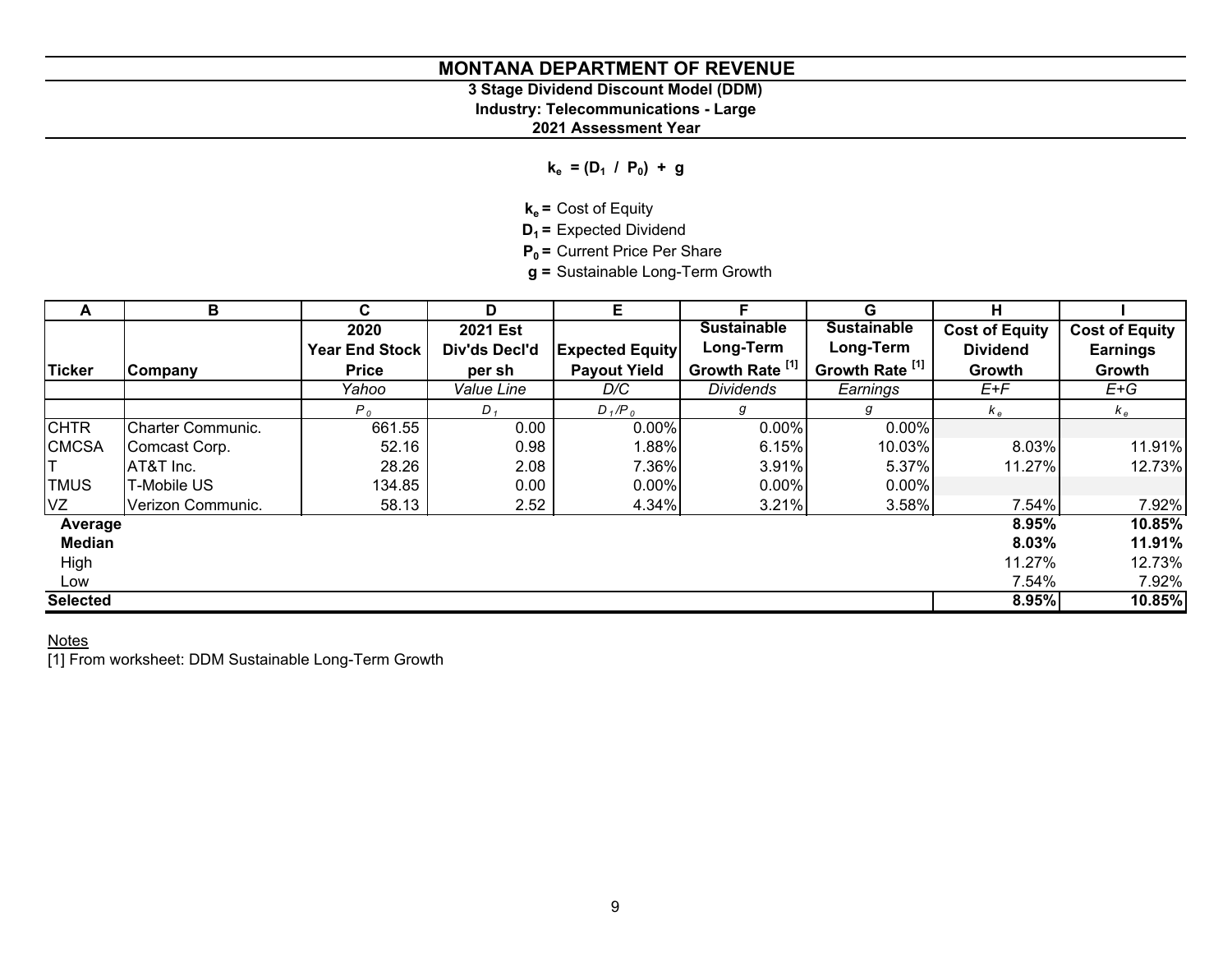# **Support for DDM - Short Term Growth Rate Calculations**

**Industry: Telecommunications - Large**

# **2021 Assessment Year**

| A             | в                        | C                    | D                | Е               |                     | G                  |
|---------------|--------------------------|----------------------|------------------|-----------------|---------------------|--------------------|
|               |                          |                      |                  |                 | Div'ds Decl'd       |                    |
|               |                          | <b>End of Year</b>   | Div'ds Decl'd    | <b>Expected</b> | per sh<br>2024-2026 |                    |
|               |                          | <b>Closing Stock</b> | per sh           | <b>Dividend</b> |                     | <b>Short Term</b>  |
| <b>Ticker</b> | Company                  | <b>Price</b>         | 2021 $Est^{[1]}$ | Yield           | $Est^{[1]}$         | <b>Growth Rate</b> |
|               |                          | Yahoo                | Value Line       | D/C             | Value Line          | Note [2]           |
| <b>CHTR</b>   | <b>Charter Communic.</b> | 661.55               | 0.00             | $0.00\%$        |                     |                    |
| <b>CMCSA</b>  | Comcast Corp.            | 52.16                | 0.98             | 1.88%           | 1.40                | 9.33%              |
|               | AT&T Inc.                | 28.26                | 2.08             | 7.36%           | 2.40                | 3.64%              |
| <b>TMUS</b>   | T-Mobile US              | 134.85               | 0.00             | $0.00\%$        |                     |                    |
| VZ            | Verizon Communic.        | 58.13                | 2.52             | 4.34%           | 2.70                | 1.74%              |

| A             | в                 | C                       |                     | Е                  |
|---------------|-------------------|-------------------------|---------------------|--------------------|
|               |                   |                         | <b>Earnings per</b> |                    |
|               |                   | <b>Earnings per</b>     | share               |                    |
|               |                   | share                   | 2024-2026           | <b>Short Term</b>  |
| <b>Ticker</b> | Company           | 2021 Est <sup>[1]</sup> | Est <sup>[1]</sup>  | <b>Growth Rate</b> |
|               |                   | Value Line              | Value Line          | Note [2]           |
| <b>CHTR</b>   | Charter Communic. | 20.50                   |                     | 16.61%<br>37.90    |
| <b>CMCSA</b>  | Comcast Corp.     | 2.80                    |                     | 17.02%<br>5.25     |
|               | AT&T Inc.         | 3.20                    |                     | 5.74%<br>4.00      |
| <b>TMUS</b>   | T-Mobile US       | 3.95                    |                     | 11.25%<br>6.05     |
| VZ            | Verizon Communic. | 5.10                    |                     | 2.59%<br>5.65      |

<u>Notes</u>

[1] From Value Line Tissue

[2] 5 year compound annual growth rate (CAGR) - 4 periods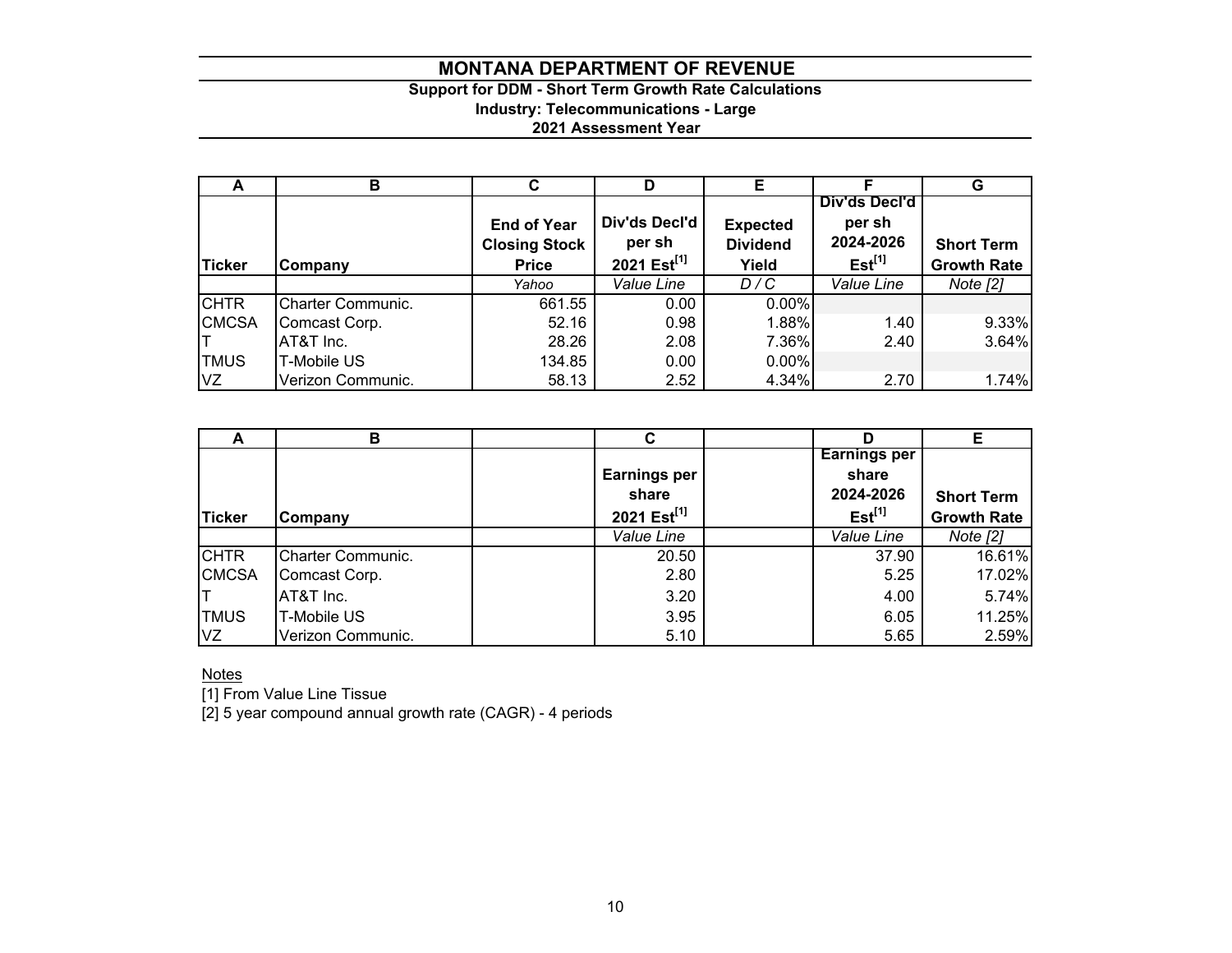# **Support for DDM - Sustainable Long Term Growth**

**Industry: Telecommunications - Large**

### **2021 Assessment Year**

|             | Dividend Growth Rate |                                          |                                                                    |                                                  |                          |                               |                                                           |                              | Stage 1 |                |       |       |       |
|-------------|----------------------|------------------------------------------|--------------------------------------------------------------------|--------------------------------------------------|--------------------------|-------------------------------|-----------------------------------------------------------|------------------------------|---------|----------------|-------|-------|-------|
| Ticker      | Company              | <b>Year End</b><br><b>Stock</b><br>Price | Expected<br><b>Short-Term</b><br><b>Dividend</b><br>Growth<br>Rate | Expected<br>Long-Term Expected<br>Growth<br>Rate | <b>Dividend</b><br>Yield | Internal<br>Rate of<br>Return | Implied<br>Sustainable<br>Long-Term<br>Growth Rate<br>(g) | <b>Initial</b><br>Investment | $D_4$   | D <sub>2</sub> | $D_3$ | $D_4$ | $D_5$ |
|             |                      |                                          |                                                                    |                                                  |                          |                               | $Ke = IRR$ of $ g = IRR - Div.$                           |                              |         |                |       |       |       |
|             |                      | Yahoo                                    | Note [1]                                                           | Note [2]                                         | $D_1/P_0$                | $D_1$ : $D_{500}$             | Yield                                                     |                              |         |                |       |       |       |
| <b>CHTR</b> | Charter Communic.    | 661.55                                   | $0.00\%$                                                           | 4.50%                                            |                          |                               |                                                           | (661.55)                     | 0.00    | 0.00           | 0.00  | 0.00  | 0.00  |
|             | CMCSA Comcast Corp.  | 52.16                                    | 9.33%                                                              | 4.50%                                            | 1.88%                    | 8.03%                         | 6.15%                                                     | (52.16)                      | 0.98    | 1.07           | 1.17  | 1.28  | 1.40  |
|             | AT&T Inc.            | 28.26                                    | 3.64%                                                              | 4.50%                                            | 7.36%                    | 11.27%                        | 3.91%                                                     | (28.26)                      | 2.08    | 2.16           | 2.23  | 2.32  | 2.40  |
| <b>TMUS</b> | <b>T-Mobile US</b>   | 134.85                                   | 0.00%                                                              | 4.50%                                            |                          |                               |                                                           | (134.85)                     | 0.00    | 0.00           | 0.00  | 0.00  | 0.00  |
| VZ          | Verizon Communic.    | 58.13                                    | .74%                                                               | 4.50%                                            | 4.34%                    | 7.54%                         | 3.21%                                                     | (58.13)                      | 2.52    | 2.56           | 2.61  | 2.65  | 2.70  |

|             | Earnings Growth Rate                         |        | Stage 1                                                                   |                            |                                                |                   |                                                                  |                              |       |                |       |       |       |
|-------------|----------------------------------------------|--------|---------------------------------------------------------------------------|----------------------------|------------------------------------------------|-------------------|------------------------------------------------------------------|------------------------------|-------|----------------|-------|-------|-------|
| Ticker      | Year End<br><b>Stock</b><br>Price<br>Company |        | <b>Expected</b><br><b>Short-Term</b><br><b>Earnings</b><br>Growth<br>Rate | Expected<br>Growth<br>Rate | Long-Term Expected<br><b>Dividend</b><br>Yield |                   | Implied<br>Sustainable<br>Long-Term<br><b>Growth Rate</b><br>(g) | <b>Initial</b><br>Investment | $D_1$ | D <sub>2</sub> | $D_3$ | $D_4$ | $D_5$ |
|             |                                              | Yahoo  | Note [1]                                                                  | Note [2]                   | $D_1/P_0$                                      | $D_1$ : $D_{500}$ | $Ke = IRR$ of $ g = IRR - Div.$<br>Yield                         |                              |       |                |       |       |       |
| <b>CHTR</b> | Charter Communic.                            | 661.55 | 16.61%                                                                    | 4.50%                      |                                                |                   |                                                                  | (661.55)                     | 0.00  | 0.00           | 0.00  | 0.00  | 0.00  |
|             | CMCSA Comcast Corp.                          | 52.16  | 17.02%                                                                    | 4.50%                      | 1.88%                                          | 11.91%            | 10.03%                                                           | (52.16)                      | 0.98  | 1.15           | 1.34  | 1.57  | 1.84  |
| lΤ          | AT&T Inc.                                    | 28.26  | 5.74%                                                                     | 4.50%                      | 7.36%                                          | 12.73%            | 5.37%                                                            | (28.26)                      | 2.08  | 2.20           | 2.33  | 2.46  | 2.60  |
| <b>TMUS</b> | T-Mobile US                                  | 134.85 | 11.25%                                                                    | 4.50%                      |                                                |                   |                                                                  | (134.85)                     | 0.00  | 0.00           | 0.00  | 0.00  | 0.00  |
| VZ          | Verizon Communic.                            | 58.13  | 2.59%                                                                     | 4.50%                      | 4.34%                                          | 7.92%             | 3.58%                                                            | (58.13)                      | 2.52  | 2.59           | 2.65  | 2.72  | 2.79  |

<u>Notes</u><br>[1] From worksheet: DDM Short Term Growth Rate Calculations [2] From worksheet: Inflation & Real Growth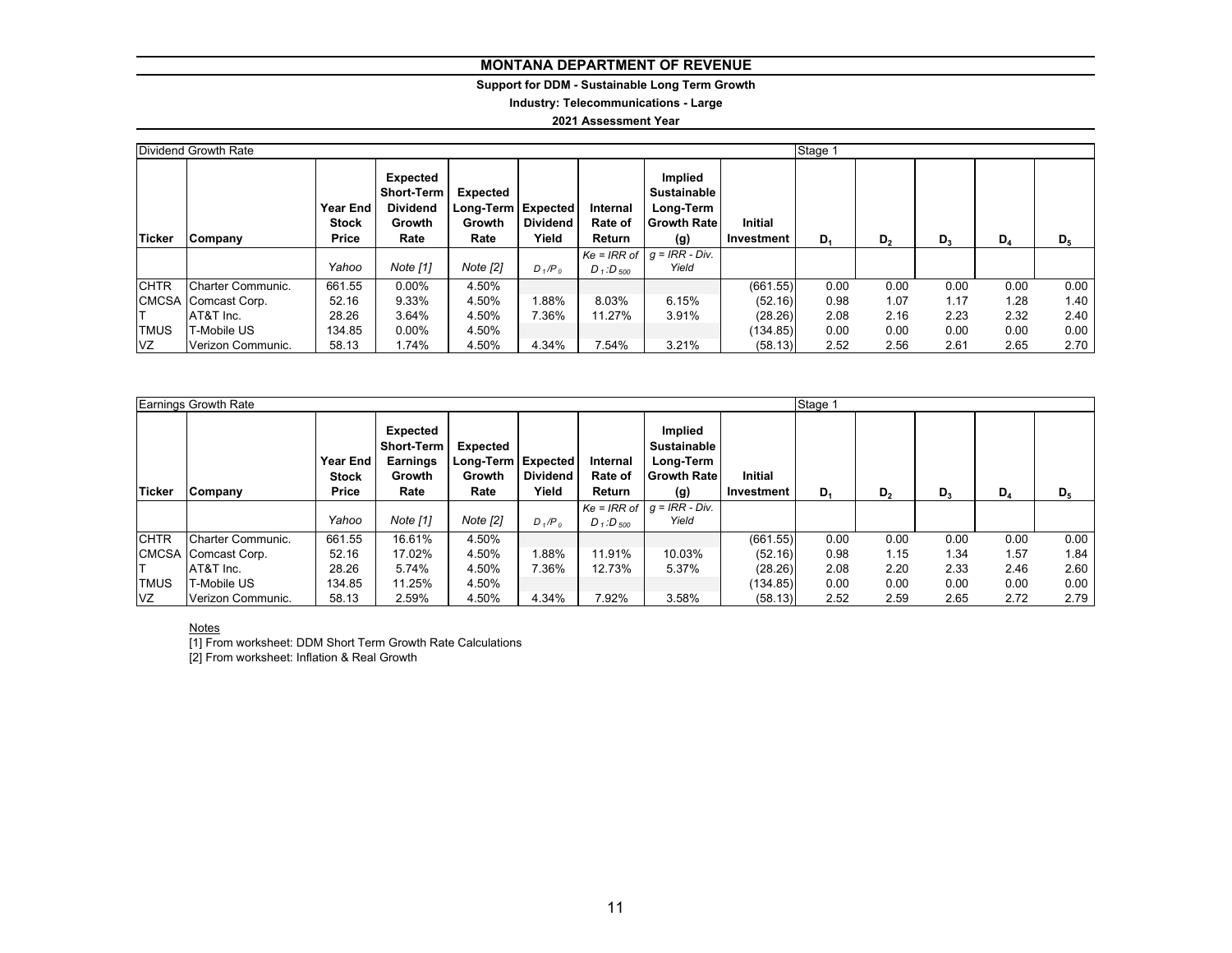# **Support for DDM - Sustainable Long Term Growth**

**Industry: Telecommunications - Large**

| Dividend Stage 2 |       |      |       |                |          |          |          |          |          |          |          |          |          |          |          | Stage 3  |          |               |
|------------------|-------|------|-------|----------------|----------|----------|----------|----------|----------|----------|----------|----------|----------|----------|----------|----------|----------|---------------|
| Ticker           | $D_6$ | D,   | $D_8$ | D <sub>9</sub> | $D_{10}$ | $D_{11}$ | $D_{12}$ | $D_{13}$ | $D_{14}$ | $D_{15}$ | $D_{16}$ | $D_{17}$ | $D_{18}$ | $D_{19}$ | $D_{20}$ | $D_{21}$ | $D_{22}$ | $D_{500}$     |
|                  |       |      |       |                |          |          |          |          |          |          |          |          |          |          |          |          |          |               |
| <b>CHTR</b>      | 0.00  | 0.00 | 0.00  | 0.00           | 0.00     | 0.00     | 0.00     | 0.00     | 0.00     | 0.00     | 0.00     | 0.00     | 0.00     | 0.00     | 0.00     | 0.00     | 0.00     |               |
| <b>CMCSA</b>     | 1.53  | 1.66 | 1.81  | 1.98           | 2.15     | 2.35     | 2.56     | 2.79     | 3.04     | 3.32     | 3.61     | 3.94     | 4.29     | 4.68     | 5.10     | 5.33     | 5.57     | 7,649,418,781 |
|                  | 2.49  | 2.58 | 2.68  | 2.78           | 2.88     | 2.98     | 3.09     | 3.21     | 3.33     | 3.45     | 3.58     | 3.71     | 3.85     | 3.99     | 4.14     | 4.32     | 4.52     | 6,204,094,719 |
| <b>TMUS</b>      | 0.00  | 0.00 | 0.00  | 0.00           | 0.00     | 0.00     | 0.00     | 0.00     | 0.00     | 0.00     | 0.00     | 0.00     | 0.00     | 0.00     | 0.00     | 0.00     | 0.00     |               |
| VZ               | 2.75  | 2.80 | 2.86  | 2.91           | 2.97     | 3.03     | 3.09     | 3.14     | 3.21     | 3.27     | 3.33     | 3.39     | 3.46     | 3.53     | 3.59     | 3.76     | 3.92     | 5,386,629,505 |

|               | Earnings Stage 2 |                |       |       |          |          |          |          |          |          |          |          |          |          | Stage 3  |          |          |                |
|---------------|------------------|----------------|-------|-------|----------|----------|----------|----------|----------|----------|----------|----------|----------|----------|----------|----------|----------|----------------|
| <b>Ticker</b> | $D_{\kappa}$     | D <sub>7</sub> | $D_8$ | $D_9$ | $D_{10}$ | $D_{11}$ | $D_{12}$ | $D_{13}$ | $D_{14}$ | $D_{15}$ | $D_{16}$ | $D_{17}$ | $D_{18}$ | $D_{19}$ | $D_{20}$ | $D_{21}$ | $D_{22}$ | $D_{500}$      |
|               |                  |                |       |       |          |          |          |          |          |          |          |          |          |          |          |          |          |                |
| <b>CHTR</b>   | 0.00             | 0.00           | 0.00  | 0.00  | 0.00     | 0.00     | 0.00     | 0.00     | 0.00     | 0.00     | 0.00     | 0.00     | 0.00     | 0.00     | 0.00     | 0.00     | 0.00     | 0              |
| <b>CMCSA</b>  | 2.13             | 2.48           | 2.88  | 3.35  | 3.89     | 4.52     | 5.25     | 6.10     | 7.09     | 8.23     | 9.57     | 11.12    | 12.91    | 15.00    | 17.43    | 18.22    | 19.04    | 26,132,354,636 |
|               | 2.75             | 2.90           | 3.07  | 3.24  | 3.42     | 3.62     | 3.82     | 4.04     | 4.27     | 4.51     | 4.76     | 5.03     | 5.32     | 5.62     | 5.93     | 6.20     | 6.48     | 8,894,510,970  |
| <b>TMUS</b>   | 0.00             | 0.00           | 0.00  | 0.00  | 0.00     | 0.00     | 0.00     | 0.00     | 0.00     | 0.00     | 0.00     | 0.00     | 0.00     | 0.00     | 0.00     | 0.00     | 0.00     | 0              |
| VZ            | 2.87             | 2.95           | 3.03  | 3.11  | 3.19     | 3.28     | 3.37     | 3.46     | 3.55     | 3.65     | 3.75     | 3.85     | 3.96     | 4.07     | 4.18     | 4.36     | 4.56     | 6,259,758,081  |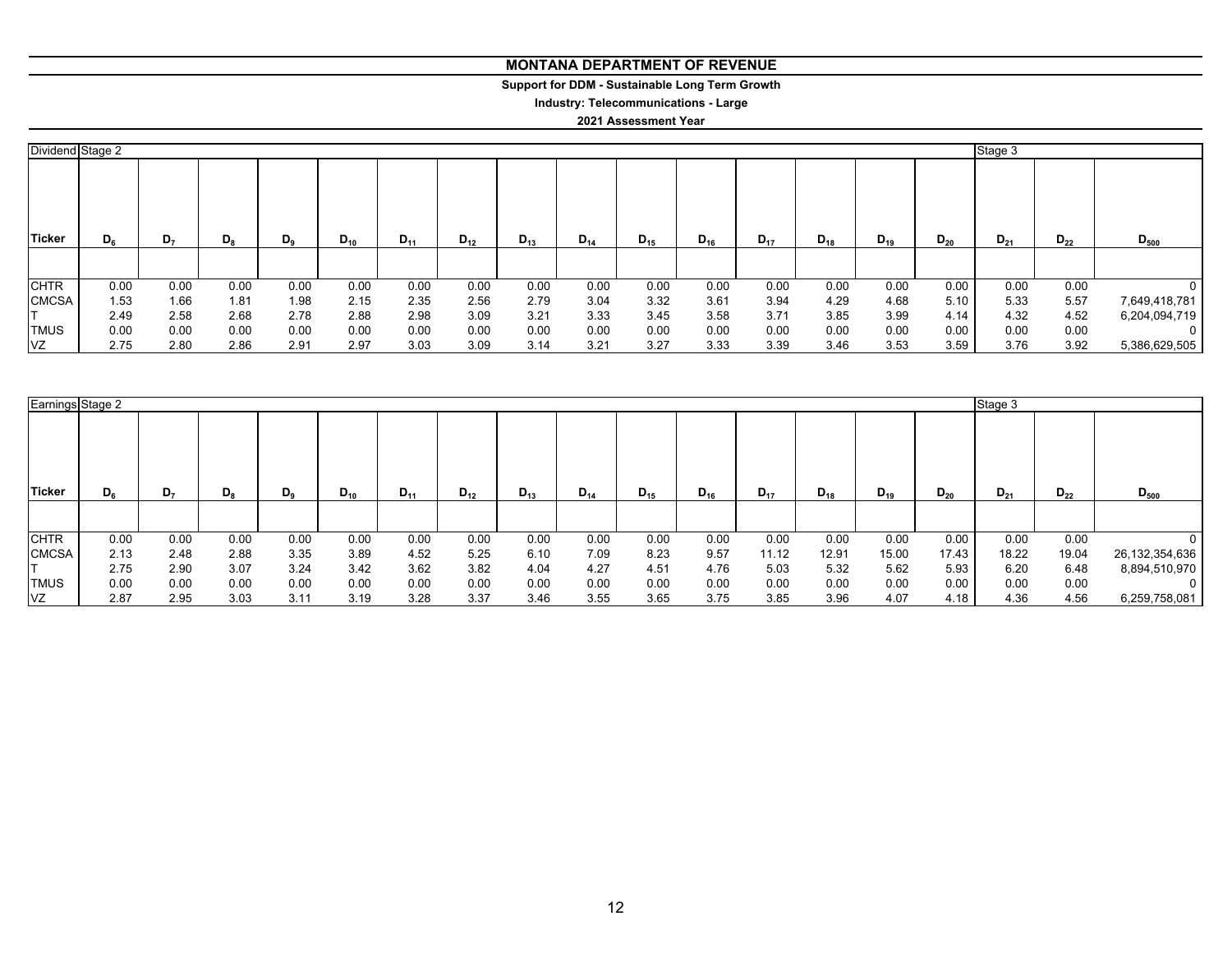### **Support for Yield Capitalization Rate - Debt Rating**

**Industry: Telecommunications - Large**

| A                    | в                        | С               | D                | Е                | F              |
|----------------------|--------------------------|-----------------|------------------|------------------|----------------|
|                      |                          |                 |                  | Moody's          |                |
| <b>Ticker</b>        |                          | <b>Industry</b> | <b>Financial</b> | <b>Long Term</b> | <b>Numeric</b> |
|                      | <b>Symbol Company</b>    | Group           | <b>Strength</b>  | Rating           | Rating         |
|                      |                          | Value Line      | Value Line       | Moodys.com       |                |
|                      |                          |                 |                  |                  |                |
| <b>CHTR</b>          | <b>Charter Communic.</b> | <b>CABLETV</b>  | $B++$            | Ba2              | 12             |
| <b>CMCSA</b>         | Comcast Corp.            | <b>CABLETV</b>  | A+               | A3               |                |
|                      | AT&T Inc.                | <b>TELESERV</b> | $A++$            | Baa2             | 9              |
| <b>TMUS</b>          | <b>T-Mobile US</b>       | <b>TELESERV</b> | B+               |                  |                |
| VZ                   | Verizon Communic.        | <b>TELESERV</b> | $A++$            | Baa1             | 8              |
| <b>All Companies</b> |                          |                 |                  |                  |                |
| Average              |                          |                 |                  |                  | 9              |
| <b>Median</b>        |                          |                 |                  |                  | 9              |
| High                 |                          |                 |                  |                  | 12             |
| Low                  |                          |                 |                  |                  |                |
| <b>Selected</b>      |                          |                 |                  | Baa2             | 9              |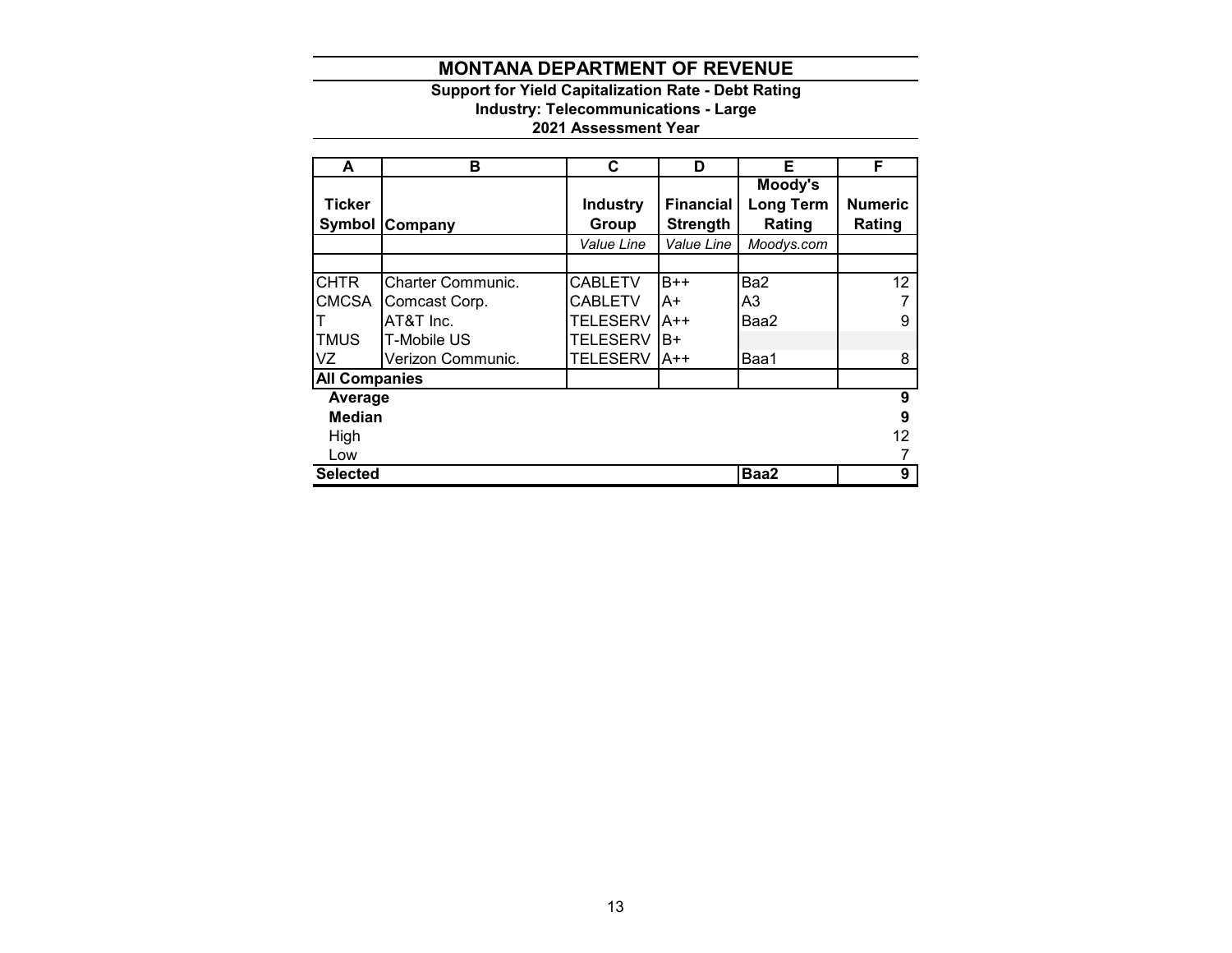### **Support for Direct Capitalization - Equity Capitalization Rates**

**Industry: Telecommunications - Large**

| A               | в                      | u              | D                  |            |                        | G     | н           |          |                                            | n          |                        | IVІ           | N                             | O                     |                                | Q           | R           |
|-----------------|------------------------|----------------|--------------------|------------|------------------------|-------|-------------|----------|--------------------------------------------|------------|------------------------|---------------|-------------------------------|-----------------------|--------------------------------|-------------|-------------|
|                 |                        | End of<br>Year |                    |            |                        |       | Ke          | Ke       |                                            |            |                        |               | Ke<br><b>Estimate</b><br>Cash | Ke<br><b>Estimate</b> |                                |             |             |
|                 |                        | Closing        |                    |            |                        |       | Estimate -  |          | Estimate - VL Historic                     | VL Est     |                        | <b>VL Est</b> | <b>Flow</b>                   | Cash                  |                                | <b>Book</b> |             |
| Ticker          |                        | <b>Stock</b>   | <b>VL Historic</b> |            | VL Historic VL Est P/E |       | Earnings    | Earnings | <b>Cash Flow   Cash Flow   VL Historic</b> |            |                        | <b>P/CF</b>   | (Hist.                        |                       | <b>Flow (Est. Market Value</b> | Value       |             |
|                 | Symbol Company         | Price          | <b>EPS</b>         |            | VL Est EPS P/E Ratio   | Ratio | (Hist. P/E) |          | (Est. P/E) Per Share                       |            | Per Share   P/CF Ratio | Ratio         | P(CF)                         | P(CF)                 | of Equity                      | of Equity   | <b>MTBR</b> |
|                 |                        | Yahoo          | Value Line         | Value Line | C/D                    | C/E   | 1/F         | 1/G      | Value Line                                 | Value Line | C/J                    | C/K           | 1/L                           | 1/M                   | Price x Shrs                   | $10-K$      | P/Q         |
| <b>CHTR</b>     | Charter Communic.      | 661.55         | 15.44              | 20.50      | 42.85                  | 32.27 | 2.33%       | 3.10%    | 66.72                                      | 73.35      | 9.92                   | 9.02          | 10.09%                        | 11.09%                | 128,163                        | 23,805      | 5.38        |
| <b>CMCSA</b>    | Comcast Corp.          | 52.16          | 2.61               | 2.80       | 19.99                  | 18.63 | 5.00%       | 5.37%    | 5.09                                       | 5.35       | 10.25                  | 9.75          | 9.76%                         | 10.26%                | 238,933                        | 90,323      | 2.65        |
|                 | AT&T Inc.              | 28.26          | 3.18               | 3.20       | 8.89                   | 8.83  | 11.25%      | 11.32%   | 7.52                                       | 7.25       | 3.76                   | 3.90          | 26.61%                        | 25.65%                | 201,379                        | 184,221     | 1.09        |
| <b>TMUS</b>     | T-Mobile US            | 134.85         | 3.72               | 3.95       | 36.25                  | 34.14 | 2.76%       | 2.93%    | 14.80                                      | 18.75      | 9.11                   | 7.19          | 10.98%                        | 13.90%                | 167,458                        | 65,344      | 2.56        |
| VZ              | Verizon Communic.      | 58.13          | 4.90               | 5.10       | 11.86                  | 11.40 | 8.43%       | 8.77%    | 8.85                                       | 9.00       | 6.57                   | 6.46          | 15.23%                        | 15.48%                | 249,451                        | 61,395      | 4.06        |
| Average         |                        |                |                    |            | 23.97                  | 21.05 | 5.96%       | 6.30%    |                                            |            | 7.92                   | 7.26          | 14.53%                        | 15.28%                |                                |             | 3.15        |
| Median          |                        |                |                    |            | 19.99                  | 18.63 | 5.00%       | 5.37%    |                                            |            | 9.11                   | 7.19          | 10.98%                        | 13.90%                |                                |             | 2.65        |
|                 | <b>Trimmed Average</b> |                |                    |            | 22.70                  | 20.77 | 5.40%       | 5.75%    |                                            |            | 8.53                   | 7.56          | 12.10%                        | 13.49%                |                                |             | 2.07        |
| High            |                        |                |                    |            | 42.85                  | 34.14 | 11.25%      | 11.32%   |                                            |            | 10.25                  | 9.75          | 26.61%                        | 25.65%                |                                |             | 5.38        |
| Low             |                        |                |                    |            | 8.89                   | 8.83  | 2.33%       | 2.93%    |                                            |            | 3.76                   | 3.90          | 9.76%                         | 10.26%                |                                |             | 1.09        |
| <b>Selected</b> |                        |                |                    |            |                        |       |             | 5.60%    |                                            |            |                        |               |                               | 12.95%                |                                |             | 2.10        |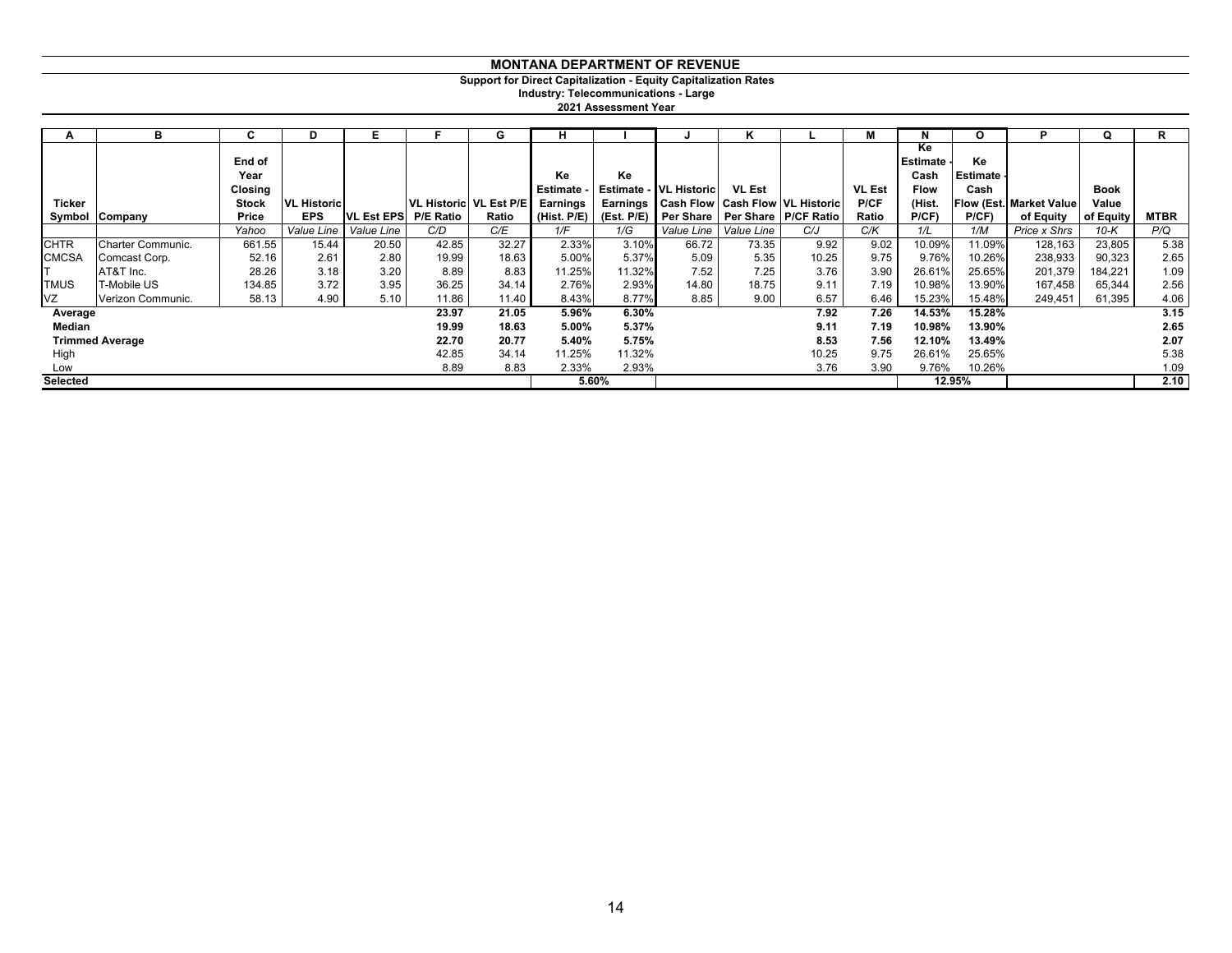# **Support for Direct Capitalization Cost of Debt Component - Calculated Current Yield**

**Industry: Telecommunications - Large**

**2021 Assessment Year**

# *(\$ in Millions)*

| A                    | B                      | C                   | D                    | E.                   | F                   | G                   | н                 |                      |             |
|----------------------|------------------------|---------------------|----------------------|----------------------|---------------------|---------------------|-------------------|----------------------|-------------|
|                      |                        | <b>Current Year</b> | <b>Previous Year</b> | <b>Previous Year</b> | <b>Current Year</b> | <b>Current Year</b> | Average           | <b>Current Yield</b> | <b>MTBR</b> |
| <b>Ticker</b>        | <b>Company</b>         | Interest Exp.       | <b>MV LT Debt</b>    | <b>BV LT Debt</b>    | <b>MV LT Debt</b>   | <b>BV LT Debt</b>   | <b>MV LT Debt</b> |                      |             |
|                      |                        | $10-K$              | $10-K$               | $10-K$               | 10-K                | $10-K$              | $(D+F)/2$         | (C/H)                | (F/G)       |
| <b>CHTR</b>          | Charter Communic.      | 3,848               | 85,386               | 79,078               | 94,226              | 82,752              | 89,806            | 4.28%                | 1.14        |
| <b>CMCSA</b>         | Comcast Corp.          | 4,588               | 115,800              | 102,217              | 125,600             | 103,760             | 120,700           | 3.80%                | 1.21        |
|                      | AT&T Inc.              | 7,925               | 184,162              | 163,147              | 189,260             | 157,245             | 186,711           | 4.24%                | 1.20        |
| <b>TMUS</b>          | T-Mobile US            | 2,483               | 27,191               | 26,315               | 75,064              | 72,569              | 51,128            | 4.86%                | 1.03        |
| VZ                   | Verizon Communic.      | 4,247               | 130,316              | 111,489              | 158,036             | 129,062             | 144,176           | 2.95%                | 1.22        |
| <b>All Companies</b> |                        | 23,091              |                      |                      | 642,186             | 545,388             | 592,521           | 3.90%                | 1.18        |
| Average              |                        |                     |                      |                      |                     |                     |                   | 4.03%                | 1.16        |
| Median               |                        |                     |                      |                      |                     |                     |                   | 4.24%                | 1.20        |
|                      | <b>Trimmed Average</b> |                     |                      |                      |                     |                     |                   | 4.11%                | 1.18        |
| High                 |                        |                     |                      |                      |                     |                     |                   | 4.86%                | 1.22        |
| Low                  |                        |                     |                      |                      |                     |                     |                   | 2.95%                | 1.03        |
| <b>Selected</b>      |                        |                     |                      |                      |                     |                     |                   | 4.10%                | 1.18        |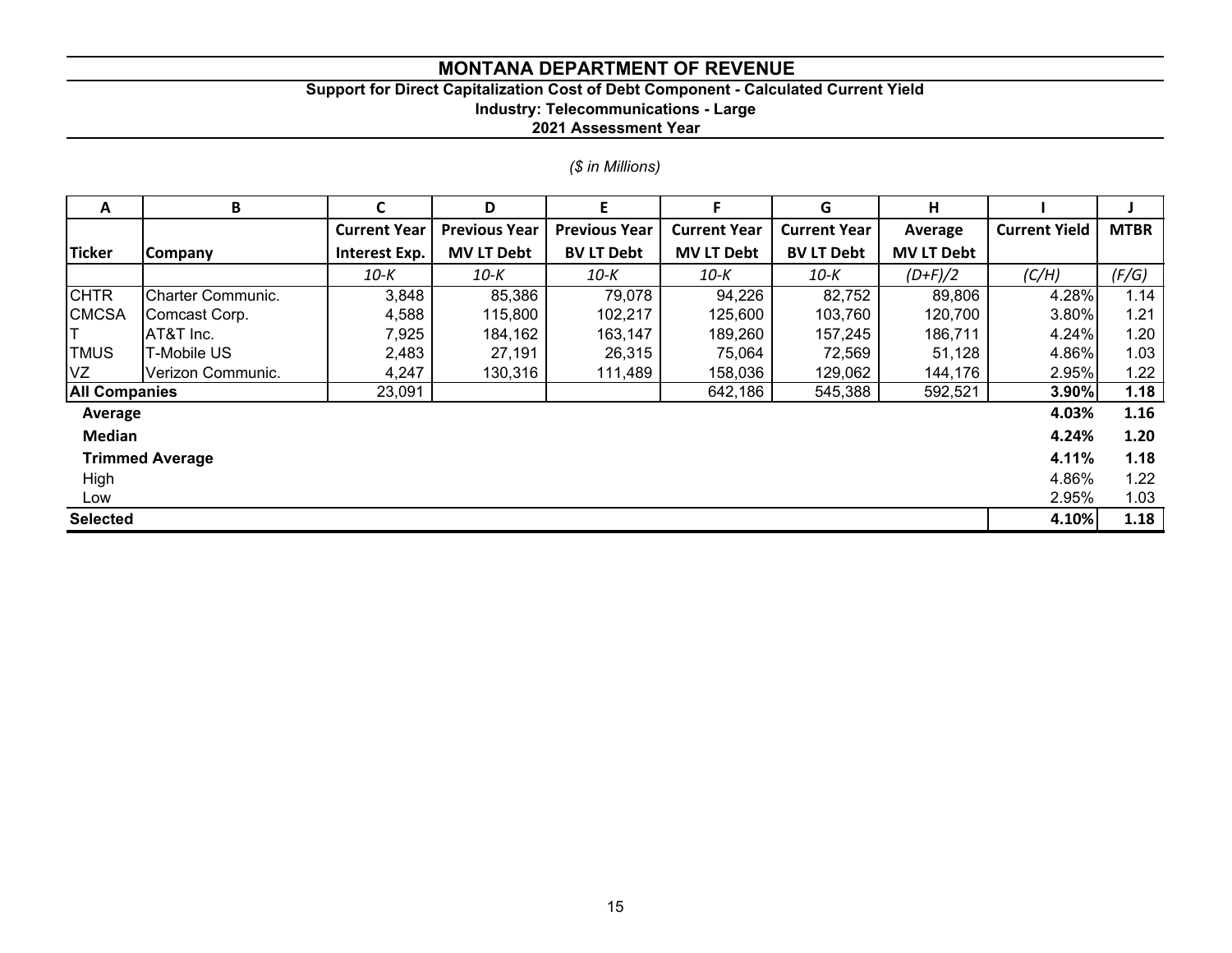**Support of Stock Price - From YAHOO Finance**

**Industry: Telecommunications - Large**

|              |                           | <b>End of Period Closing Stock Price</b><br>14 |                |        |        |        |        |        |        |        |        |        |        |  |  |
|--------------|---------------------------|------------------------------------------------|----------------|--------|--------|--------|--------|--------|--------|--------|--------|--------|--------|--|--|
|              |                           |                                                | 10<br>12<br>10 |        |        |        |        |        |        |        |        |        |        |  |  |
| A            | в                         | С                                              | D              |        |        | G      | н      |        |        | n      |        | М      | N      |  |  |
|              |                           |                                                |                |        |        |        |        |        |        |        |        |        |        |  |  |
|              |                           |                                                |                |        |        |        |        |        |        |        |        |        |        |  |  |
| Ticker       | Company                   | Jan.                                           | Feb.           | Mar.   | Apr.   | May.   | Jun.   | Jul.   | Aug.   | Sep.   | Oct.   | Nov.   | Dec.   |  |  |
| <b>CHTR</b>  | <b>ICharter Communic.</b> | 517.46                                         | 493.17         | 436.31 | 495.23 | 544.00 | 510.04 | 580.00 | 615.61 | 624.34 | 603.82 | 651.99 | 661.55 |  |  |
| <b>CMCSA</b> | Comcast Corp.             | 42.05                                          | 39.55          | 33.63  | 37.05  | 38.99  | 38.38  | 42.39  | 44.38  | 45.82  | 41.84  | 50.01  | 52.16  |  |  |
|              | AT&T Inc.                 | 34.60                                          | 32.83          | 27.17  | 28.40  | 29.27  | 28.67  | 28.05  | 28.76  | 27.51  | 26.07  | 28.25  | 28.26  |  |  |
| <b>ITMUS</b> | <b>IT-Mobile US</b>       | 79.19                                          | 90.16          | 83.90  | 87.80  | 100.04 | 104.15 | 107.38 | 116.68 | 114.36 | 109.57 | 132.94 | 134.85 |  |  |
| VZ           | Verizon Communic.         | 56.35                                          | 51.88          | 51.46  | 55.03  | 55.55  | 53.37  | 55.65  | 58.02  | 58.24  | 55.79  | 59.77  | 58.13  |  |  |